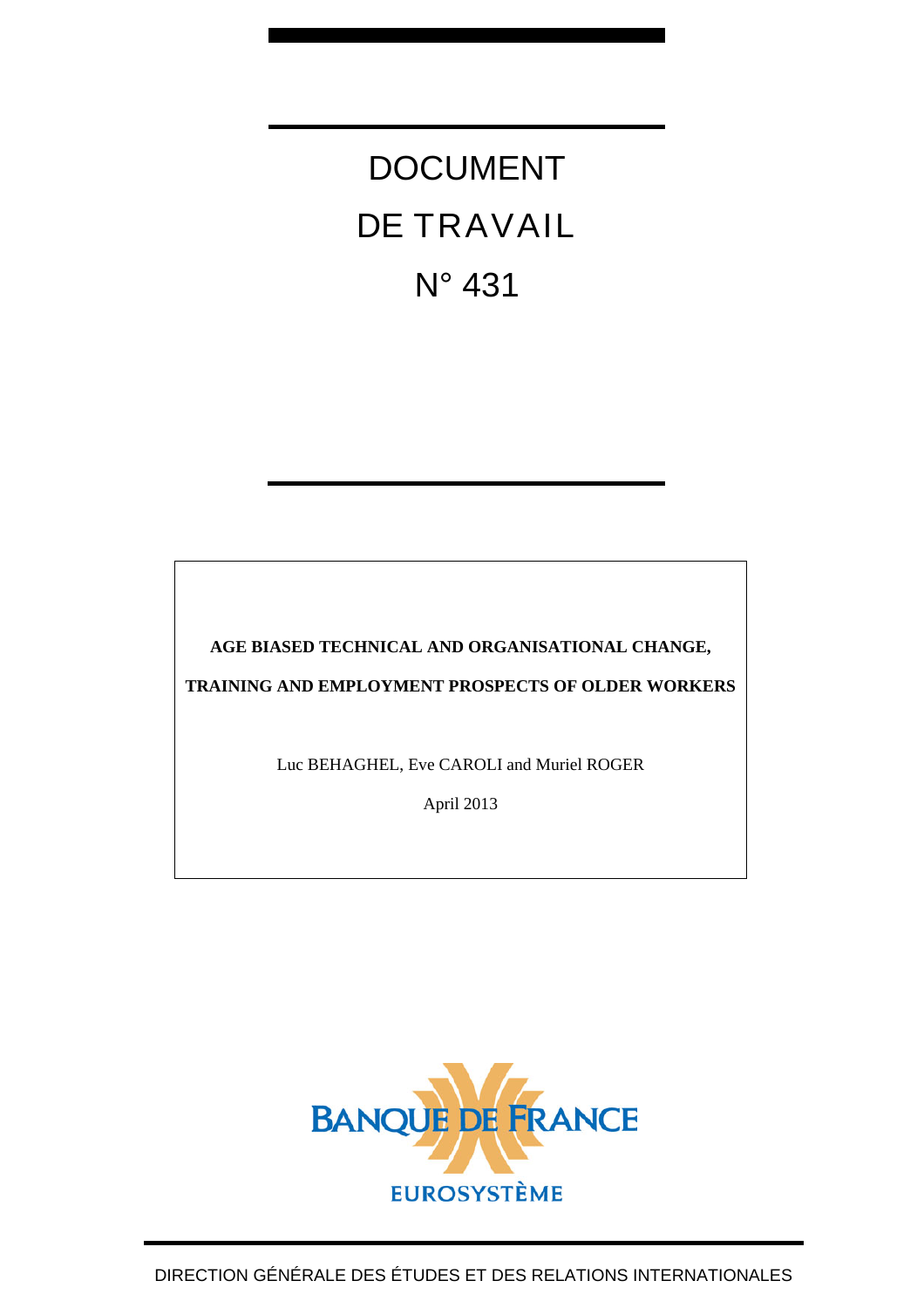# DIRECTION GÉNÉRALE DES ÉTUDES ET DES RELATIONS INTERNATIONALES

## **AGE BIASED TECHNICAL AND ORGANISATIONAL CHANGE,**

### **TRAINING AND EMPLOYMENT PROSPECTS OF OLDER WORKERS**

Luc BEHAGHEL, Eve CAROLI and Muriel ROGER

April 2013

Les Documents de travail reflètent les idées personnelles de leurs auteurs et n'expriment pas nécessairement la position de la Banque de France. Ce document est disponible sur le site internet de la Banque de France « [www.banque-france.fr](http://www.banque-france.fr/) ».

Working Papers reflect the opinions of the authors and do not necessarily express the views of the Banque de France. This document is available on the Banque de France Website "[www.banque-france.fr](http://www.banque-france.fr/)".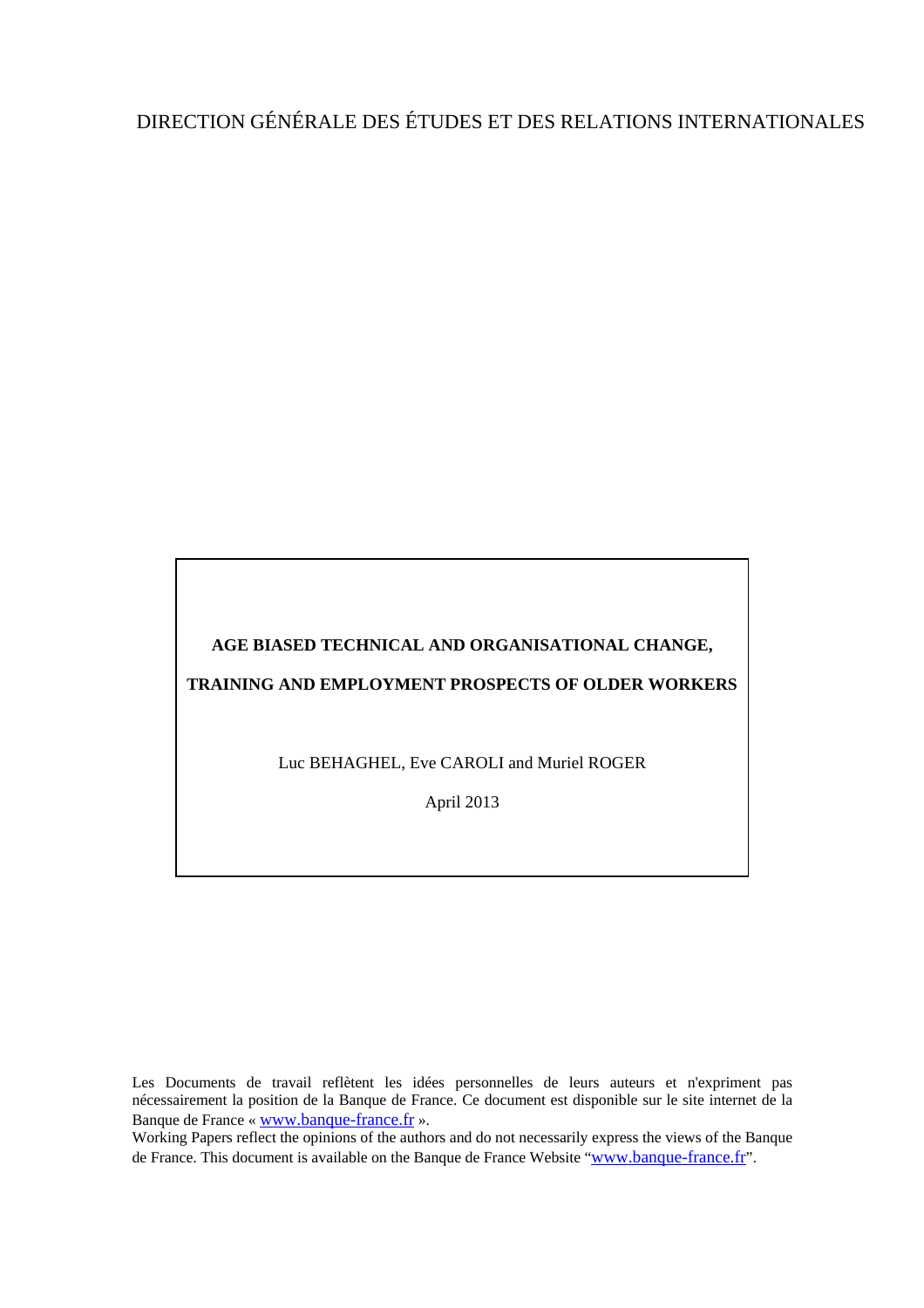## **Age Biased Technical and Organisational Change, T[ra](#page-2-0)ining and Employment Prospects of Older Workers[\\*](#page-2-0)**

Luc BEHAGHEL (Paris School of Economics (INRA) and CREST)

Eve CAROLI (University Paris Dauphine, LEDa-LEGOS, Paris School of Economics and IZA)

Muriel ROGER (Banque de France, Paris School of Economics (INRA) and INSEE)

1

<span id="page-2-0"></span><sup>\*</sup> We are grateful to Hélène Garner, Dominique Goux, Céline Thévenot, Serge Volkoff and all members of the DARES "Gestion des Ages" stirring committee for helpful comments and suggestions. We also thank Andrea Bassanini, Giorgio Brunello and participants to the EU Commission-JRC-CRELL conference on "Catch the Train: Skills, Education and Jobs", Brussels, 2011 for useful comments. All remaining errors are ours. We gratefully acknowledge financial support from DARES (Gestion des Ages program) and from the French research agency (Agence Nationale de la Recherche) – Grant n° ANR-08-JCJC-0067-01.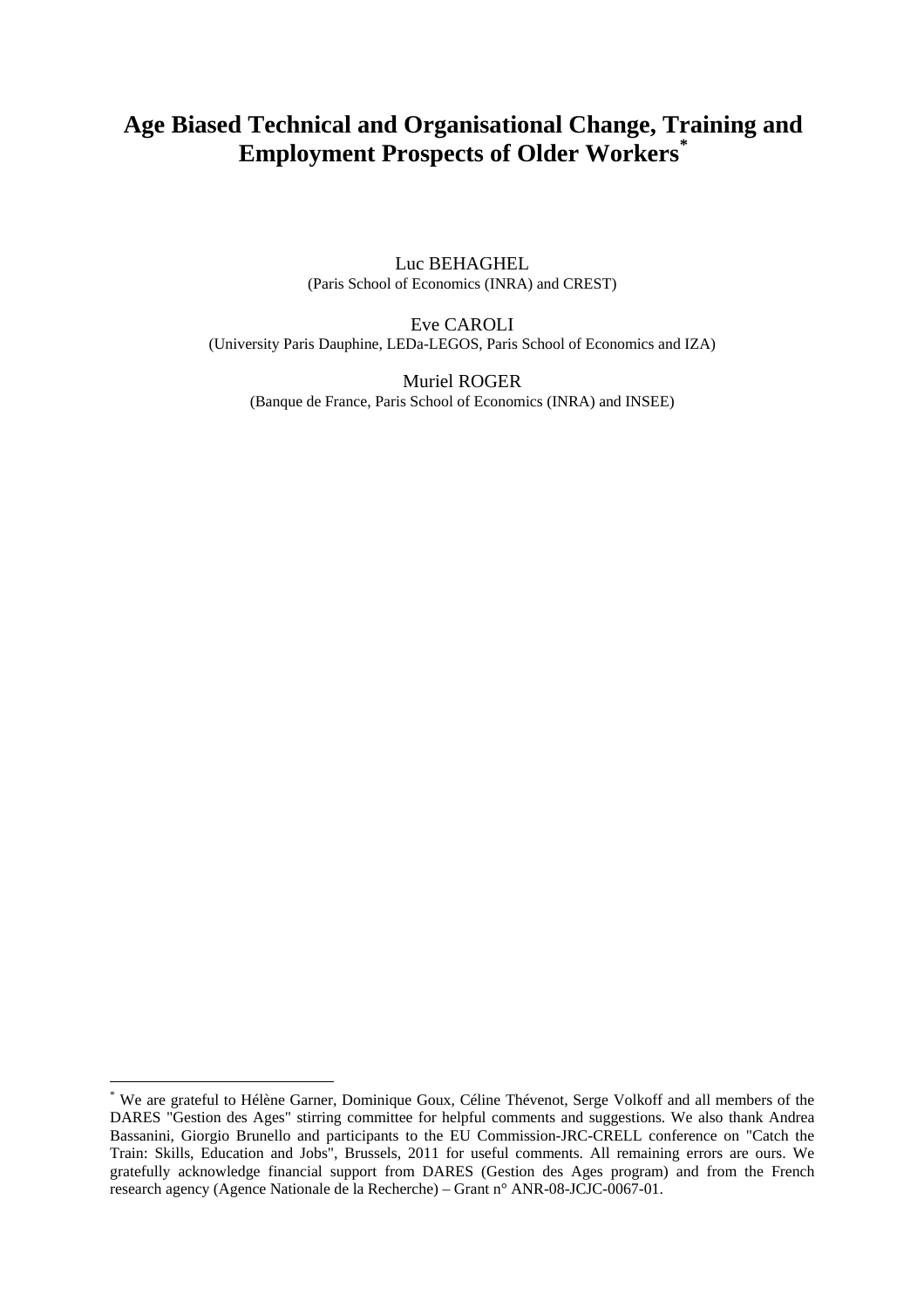#### **Résumé**

Nous analysons dans quelle mesure la formation peut atténuer les effets défavorables pour l'emploi des seniors du changement technologique et organisationnel. A partir d'un panel d'entreprises françaises suivies sur seconde moitié des années 1990, nous confirmons le caractère biaisé des nouvelles technologies et de certaines pratiques de travail innovantes à l'encontre des salariés âgés. Internet et l'adoption d'ordinateurs connectés en réseau ainsi que l'élargissement des responsabilités confiées aux opérateurs tendent à accroître la part des trentenaires et à réduire celle des seniors dans la masse salariale. En revanche, le raccourcissement de la chaîne de commandement sous la forme d'une réduction du nombre de niveaux hiérarchiques est favorable aux seniors. La formation continue contribue à protéger les seniors en termes d'emploi et/ou de rémunérations.

**Mots clés:** Changement technologique ; changement organisationnel ; formation ; travailleurs seniors.

**JEL codes:** J14; J24; J26; O30.

#### **Abstract**

We analyze the role of training in mitigating the negative impact of technical and organizational changes on the employment of older workers. Using a panel of French firms in the late 1990s, our empirical analysis confirms that new technologies and some innovative workplace practices are biased against older workers. The use of the Internet and the adoption of computer networks tend to increase the wage share of middle-aged workers and to reduce the share of workers older than 50. By contrast, the reduction of the number of hierarchical layers is favourable to older workers. Training contributes to protect older workers in terms of employment and/or of wages.

**Keywords:** Technical change; organizational change; training; older workers.

**JEL codes:** J14; J24; J26; O30.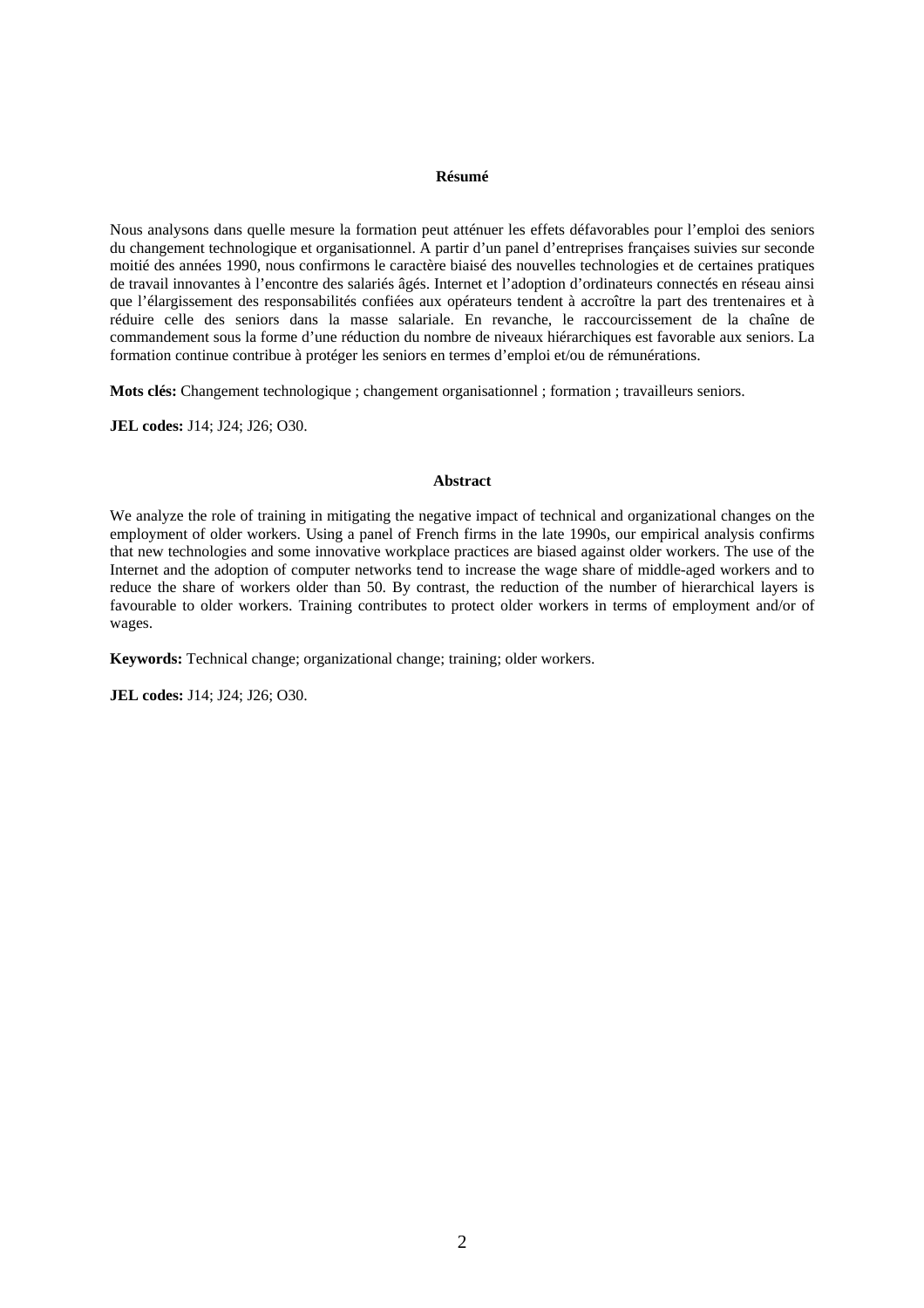#### **INTRODUCTION**

In most European countries, population has been ageing quickly in recent years and this trend is not expected to revert in the near future. A direct consequence of this has been the increase in the ratio of retirees to working population, which has generated in turn growing budget unbalances in the pension systems. In order to reduce the resulting deficits, many governments have increased the legal age of retirement, hoping that this would decrease the retiree-to-working-population ratio. The success of such policy crucially depends of course on whether older workers are able to find a job or at least stay in employment (see Boldrin et al, 1999). So, it raises the issue of the demand for labour addressed by firms to older workers.

There is evidence in the literature that the demand for older workers has been negatively affected by the rapid development of information and communication technologies (ICT) and of innovative work practices in the past decades (see Aubert et al, 2006, Beckmann, 2007 and Ronningen, 2007). Underlying this process is the fact that ICT accelerate skill obsolescence. Given that older workers have completed their education less recently than younger ones, they are more affected by the loss of competence. In this context, continuous training becomes a key policy instrument to foster the employability of older workers. The question we tackle in this paper is: how efficient is continuous training in improving the employment prospects of older workers in an environment characterised by the development of new technologies and innovative work practices?

In order to answer this question, we first estimate wage bill share equations for different age groups. In order to control for unobserved heterogeneity and potential reverse causality we estimate long difference equations in which the change in the wage bill share of each age group is a function of the change in ICT and innovative work practices lagged one period and training lagged one period. Consistent with what is found in the literature, we find that adopting new technologies and innovative work practices negatively affects the wage bill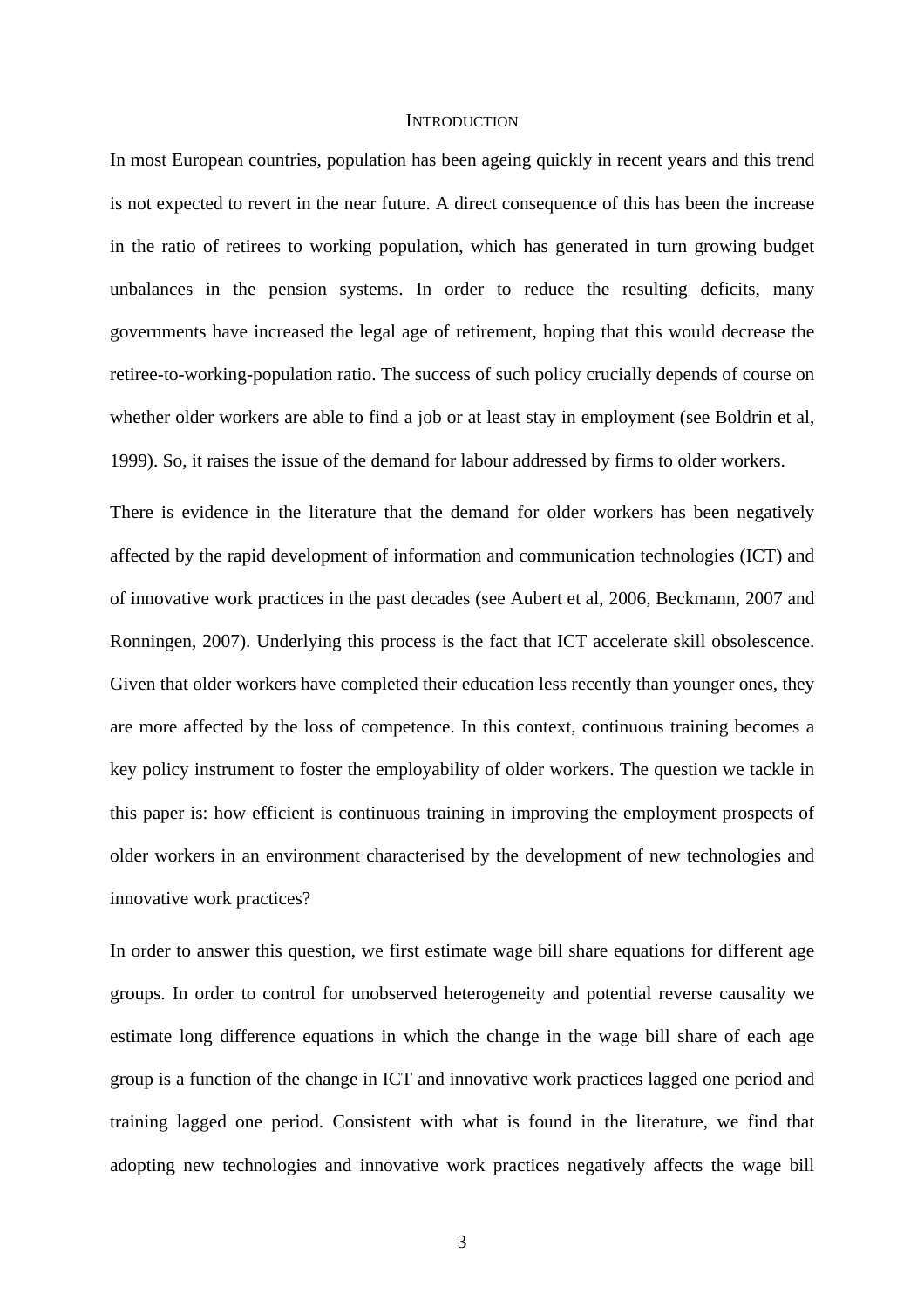share of older workers. In contrast, training older workers more than average increases their share in the wage bill in the next period. So, training contributes to offset the negative impact of ICT and innovative work practices. However, it does not reduce the age bias associated with these innovative devices: the interaction terms between training and ICT/innovative work practices are either insignificant or negative. As a second step, we estimate the impact of ICT, innovative work practices and training on employment flows by age group in the next period. We get similar results to those obtained with wage bill shares. Innovative devices negatively affect older workers with respect to other age groups either because they increase hirings in a smaller proportion or because they raise separations more than average. In contrast, training protects older workers by reducing inflows of competing age groups. Overall, training appears to have a positive impact on the employability of older workers, but it offers limited prospects to dampen the age bias associated with new technologies and innovative work practices.

Our paper contributes to the now vast literature on age biased technical change. The idea that technological and organisational changes negatively affect older workers has been tested in various ways in the literature. A first strand of papers investigates whether age has a negative impact on computer use. On UK data, Borghans and Ter Weel (2002) find no evidence of such phenomenon. In contrast, Friedberg (2003) finds partial evidence of skill obsolescence in the USA, with technological change in a worker's environment having a negative impact on computer use, but only for workers close to retirement. For Germany, Schleife (2006) finds a strong and negative correlation between workers' age and computer use. Similar results are found for the Netherlands by Koning and Gelderblom (2006). However, these studies are flawed by selection bias. If workers who are less able to adapt to new technologies and innovative work practices have already retired or been laid-off, the effect of age will be underestimated when looking at how it correlates with computer use. A second empirical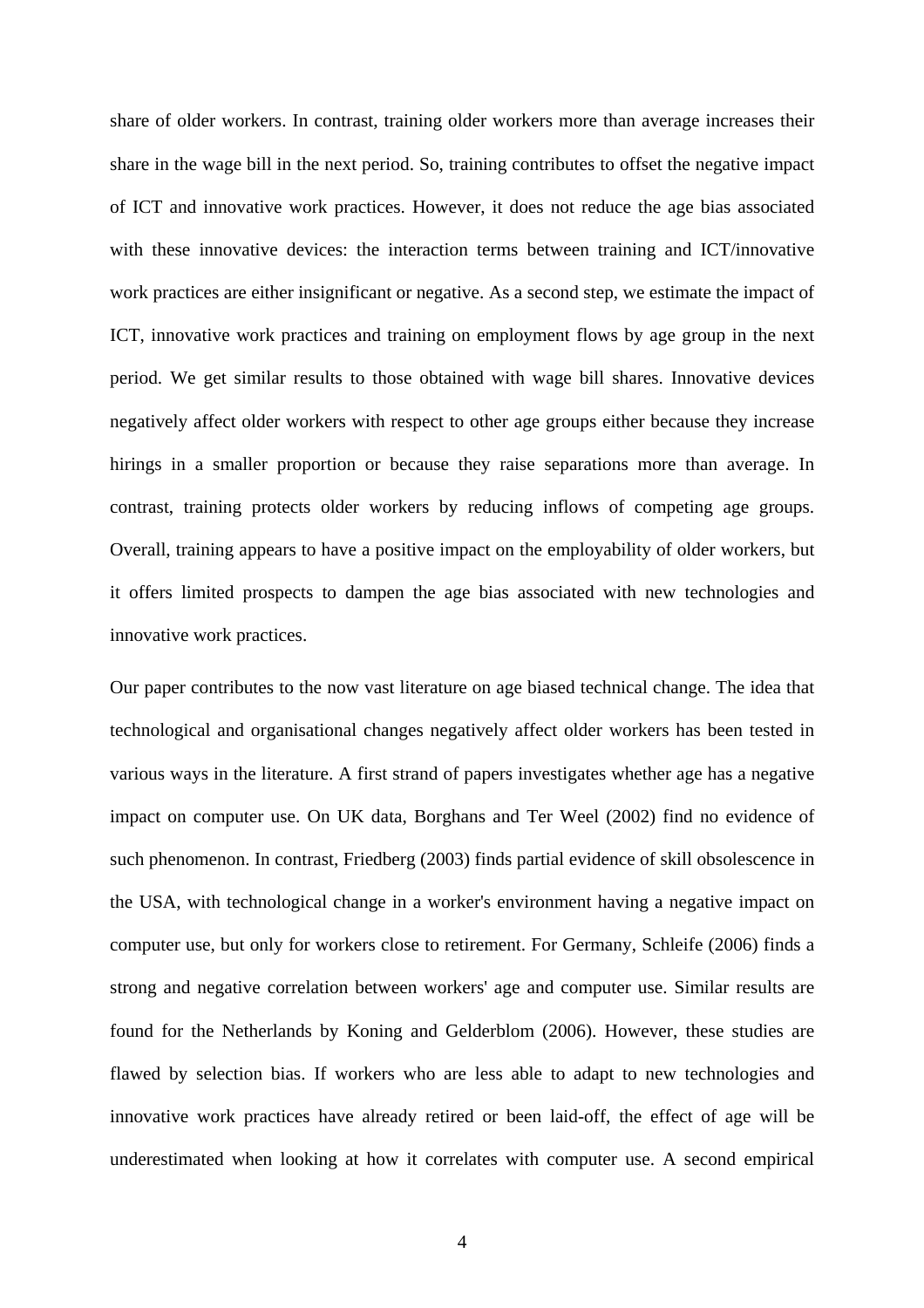strategy has therefore consisted in estimating the impact of computer use on retirement decisions. On U.S. data, Bartel and Sicherman (1993) show that workers in industries with a higher rate of technological change tend to retire later. However, unexpected changes in the rate of technological change induce workers to retire earlier. Similar results are obtained by Haegeland et al (2007) for Norway. A last strand of papers have taken a different view and investigated the impact of the introduction of ICT and innovative work practices on firm's labour demand for older workers (Aubert et al, 2006, Beckmann, 2007, Ronningen, 2007). They all find that the introduction of innovative devices negatively affects the wage bill share of older workers. Our paper uses the same methodology. We also find evidence of age biased technical and organisational change and extend the analysis to consider the potential role of training in this adjustment.

Our work also contributes to the literature on the impact of training on the employability of older workers. Not much has been done so far on this issue. Using subjective data on job security, Bassanini (2006) provides evidence that training taken with the previous employer has a positive impact on the perceived job security of older workers. Schleife (2008) uses a more objective measure of employability and shows that the proportion of older workers receiving IT training is positively correlated with their share in employment three years later. Similar results are found by Behaghel et al (2010). Similarly, Picchio and Van Ours (2011) find that older workers who receive training are more likely to remain employed. The question we ask in this paper is: is this effect of training strong enough to dampen the age bias associated with the introduction of ICT and innovative work practices? For Germany, Schleife (2008) finds that the positive correlation between IT training provided to older workers and their share in employment is strongest in IT-intensive industries whereas it is insignificant in less IT-intensive ones. Song (2009) suggests that training could actually harm older workers in a context of rapid development of ICT if it is firm specific. On CPS data, he finds that the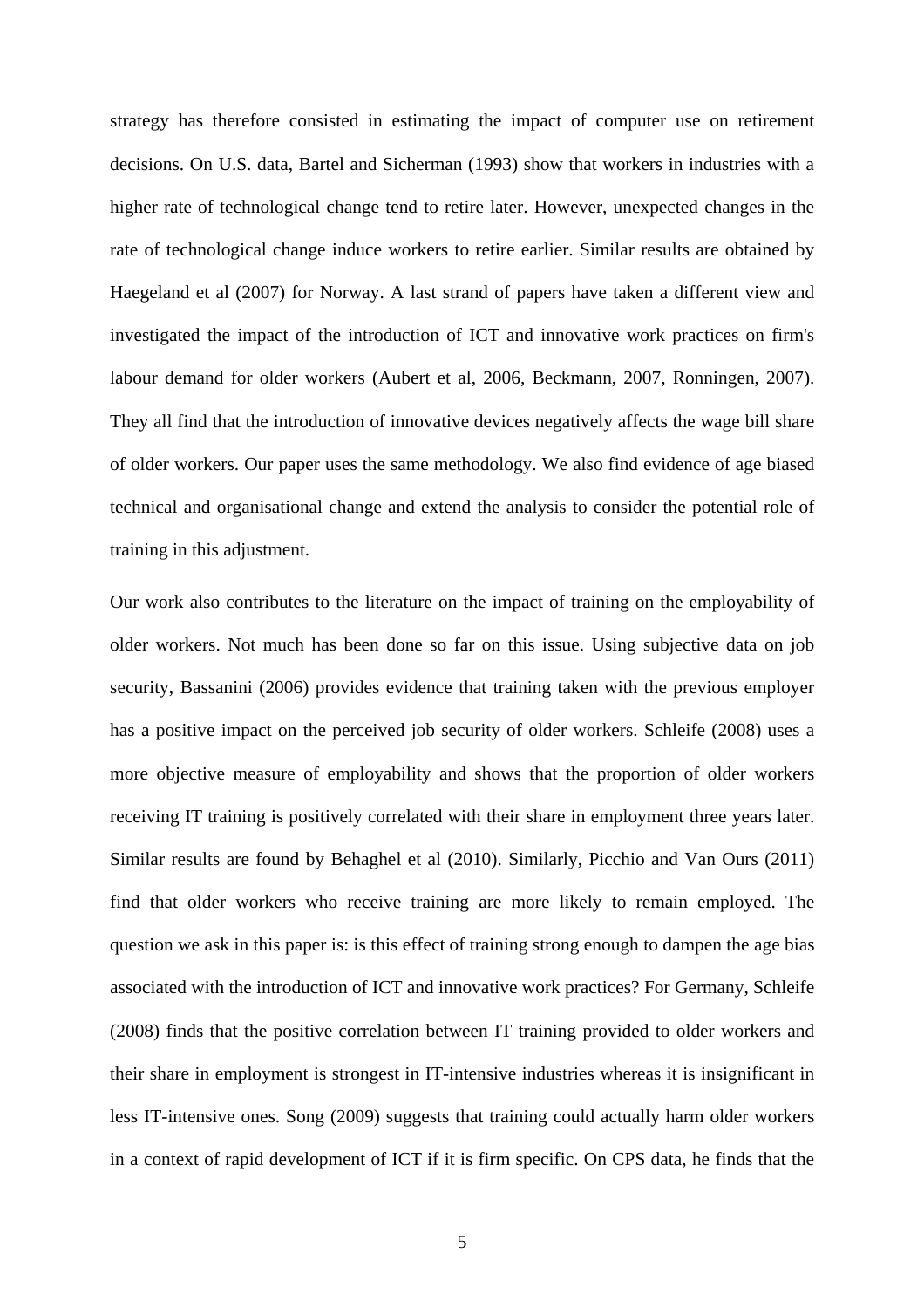probability of displacement by position abolition increases with age, ICT use within an occupation/industry and with the provision of specific training by the employer. Based on these results, he conjectures that firm specific training may undermine job security of older workers in a context of rapid technological changes. The reason for this would be that technological change depreciates the existing stock of firm-specific human capital thus leading firms to dismiss workers because they find it unprofitable to retrain them. We test whether the employment prospects of older workers are better or worse when the introduction of innovative devices is combined with training. We find that although training increases the share of older workers in employment and reduces their turnover it is not strong enough to dampen the age bias associated with ICT and innovative work practices.

The layout of the rest of the paper is as follows. Section I presents the econometric model. Section II describes the data. Section III reports the results and Section IV concludes.

#### I. THE ECONOMETRIC MODEL

In order to study the relationships between training and the wage bill shares of the various age groups in innovative firms, we use a classical labour demand framework. As is standard in the literature, we assume that the cost function is a restricted *translog* (see for example Caroli and Van Reenen, 2001).

#### *Wage bill shares*

Since we are interested in the joint effects of training and innovation on the age structure of the workforce, we assume that the only variable factors are the different types of labour as characterised by their age and indexed by *a*. Correspondingly, we assume that capital is a "quasi-fixed" factor which varies only in the long run and can therefore be considered as exogenous in the short run.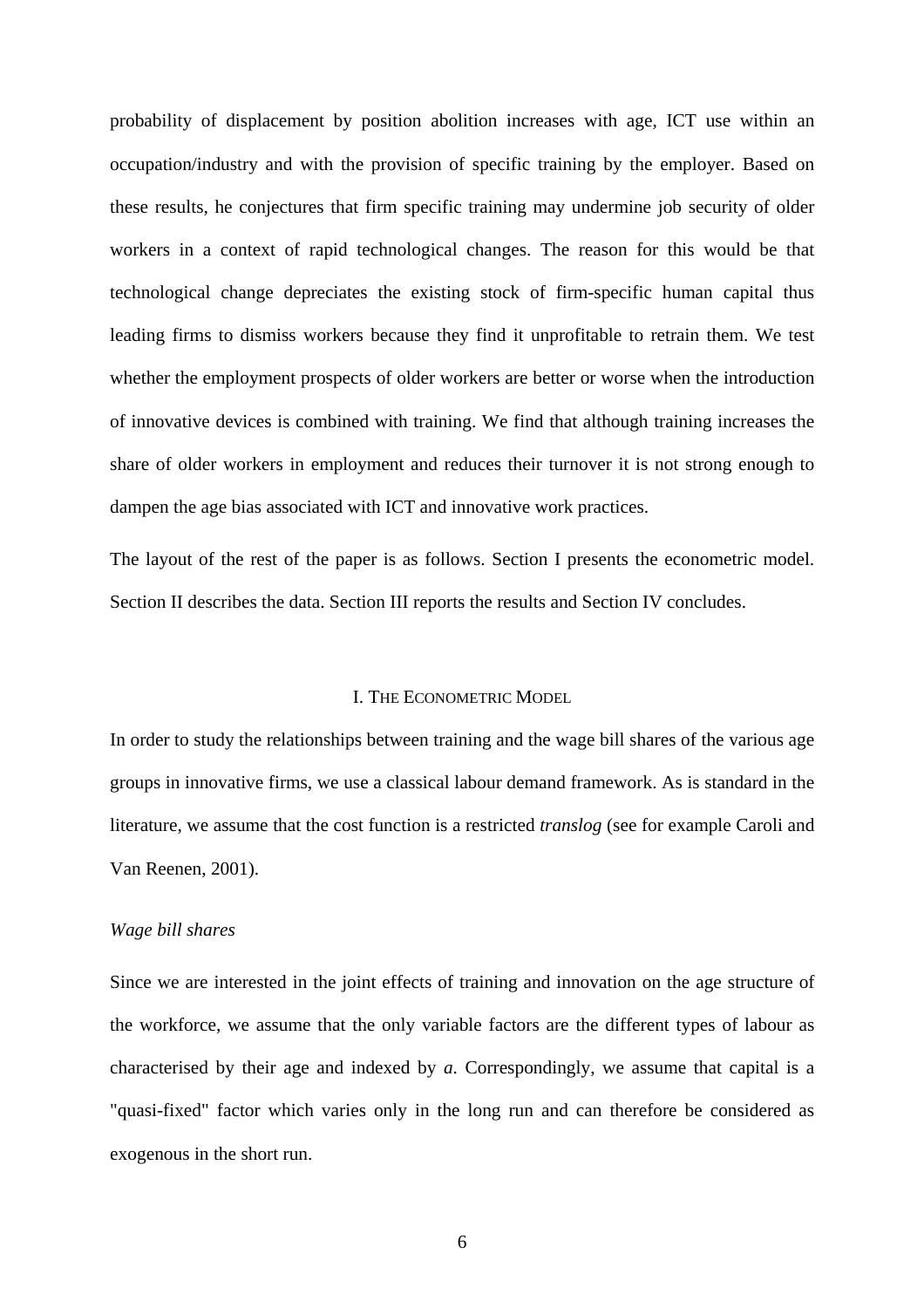Under these assumptions, the wage bill shares of the various age groups are as follows – see Aubert et al (2006):

$$
S_{a,i,t} = \alpha_a + \sum_{a' \in \{1...A\}} \gamma_{a,a'} \ln(W_{a'})_{it} + \gamma_{a,K} \ln(K)_{it} + \gamma_{a,TECH} \cdot \ln(TECH)_{it} + \gamma_{a,HK} \cdot \ln(HK)_{it}
$$
  
+  $\gamma_{a,VA} \ln(VA)_{it} + \gamma_{a,Z} Z_{it} + \varepsilon_{a,i,t}$  (1)

where  $S_{a,i,t}$  denotes the wage bill share of age group *a* in firm *i* at date *t*, *K* the stock of physical capital, *VA* the value-added of the firm,  $W_{a}$  the hourly wage of age group *a'*, *Z* a vector of industry and size dummies, and  $\varepsilon_{a,i}$  an error term. We assume that the stock of capital of the firm also encompasses technological capital (*TECH*) and human capital (*HK*). *TECH* captures the use of information and communication technologies and/or innovative work practices and *HK* captures the stock of human capital – potentially specific to each age group – used in the production process. The total number of age groups is *A*.

Since we consider the system of wage bill share equations for all age groups, we need to place additional restrictions on the parameters in order to make sure that all shares sum up to 1. Symmetry implies that:

$$
\gamma_{a,a'} = \gamma_{a',a}
$$

and homogeneity implies that:

$$
\sum_{a=1}^{A} \alpha_a = 1 \text{ and } \sum_{a=1}^{A} \gamma_{a,u} = 0 \ \forall \ u \in U = \{u = 1,..., A; VA; K; TECH; HK; Z\}.
$$

Given that the wage bill shares of the various age groups sum up to 1, one of the equations becomes redundant. So, we estimate the system for all age categories *a* but the first one. The model becomes: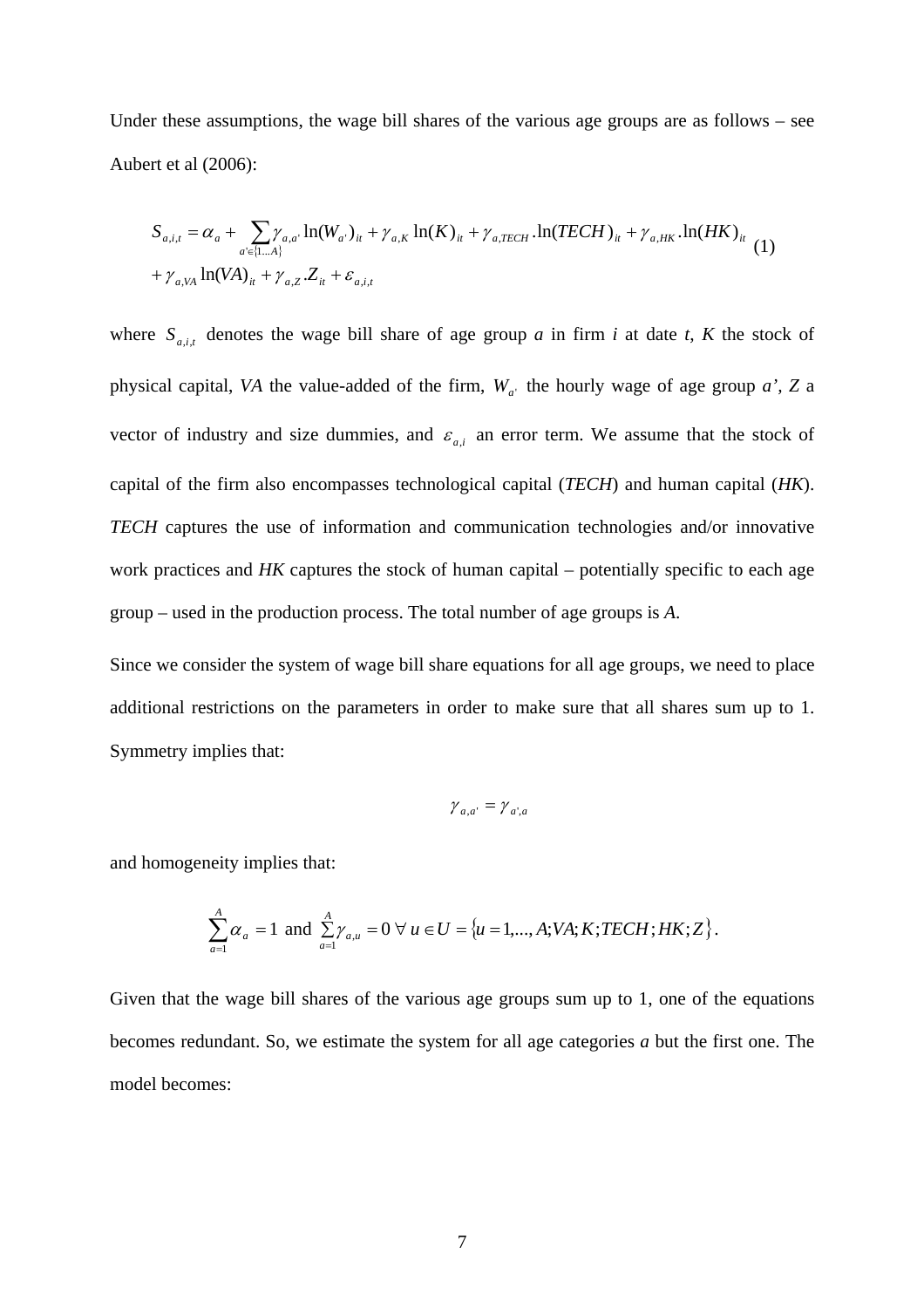$$
S_{a,i,t} = \alpha_a + \sum_{a' \in \{2...A\}} \gamma_{a,a'} \ln(W_{a'} / W_1)_{it} + \gamma_{a,K} \ln(K)_{it} + \gamma_{a,TECH} \ln(TECH)_{it} + \gamma_{a,HK} \ln(HK)_{it}
$$
  
+  $\gamma_{a,VA} \ln(VA)_{it} + \gamma_{a,Z} Z_{it} + \varepsilon_{a,i,t} \quad \forall \ a \in \{2...A\}$  (2)

The youngest age group (indexed by 1) is taken as the reference in order to compute relative wages  $ln(W_a / W_1)_i$  and is therefore eliminated from the equation system. This age group corresponds to workers aged 20 to 29 years old (see Section II).

A first problem in estimating equations (2) has to do with unobserved heterogeneity: unobserved firm characteristics could affect both the age structure of the workforce and the innovation and training strategies of the firms. In order to deal with this problem, we estimate the model in long differences which allows us to difference out any time-invariant unobservable factor. Our specification is as follows:

$$
\Delta S_{a,i,t+1} = \sum_{a' \in \{2...A\}} \gamma_{a,a'} \Delta \ln(W_{a'} / W_1)_{it} + \gamma_{a,K} \Delta \ln(K)_{it} + \gamma_{a,INNOV} INNOV_{it} + \gamma_{a,TRAIN} \cdot TRAIN_{it}
$$
  
+  $\gamma_{a,VA} \Delta \ln(VA)_{it} + \sum_{a' \in \{1...A\}} \zeta_{a'} P_{a';i,t-1} + \gamma_{a,Z} \cdot Z_{it} + \varepsilon_{a,i,t} \quad \forall \ a \in \{2...A\}$  (3)

where  $\Delta S_{a,i,t+1}$  is the change in the wage bill share of the various age groups,  $\Delta \ln(K)_{it}$  the change in the log of the physical capital stock,  $\Delta \ln(VA)$ <sub>*i*t</sub> the change in the log of valueadded,  $\Delta \ln(W_{a'} / W_1)_{it}$  the change in relative wages.  $Z_{it}$  is our vector of controls including size and industry dummies.  $INNOV<sub>it</sub>$  captures the introduction of information and communication technologies and/or innovative work practices and is a proxy of  $\Delta \ln(TECH)$ . Similarly, the change in the stock of human capital  $\Delta \ln(HK)$  is proxied by continuous training (*TRAIN<sub>ii</sub>*). Firms' investments in training are indeed a flow which increments the stock of human capital.

Another issue raised by equations (2) is that of reverse causality. Our estimates may indeed capture the impact of changes in the age structure of the workforce on training and/or innovation rather than the opposite. This problem arises in particular if the age structure is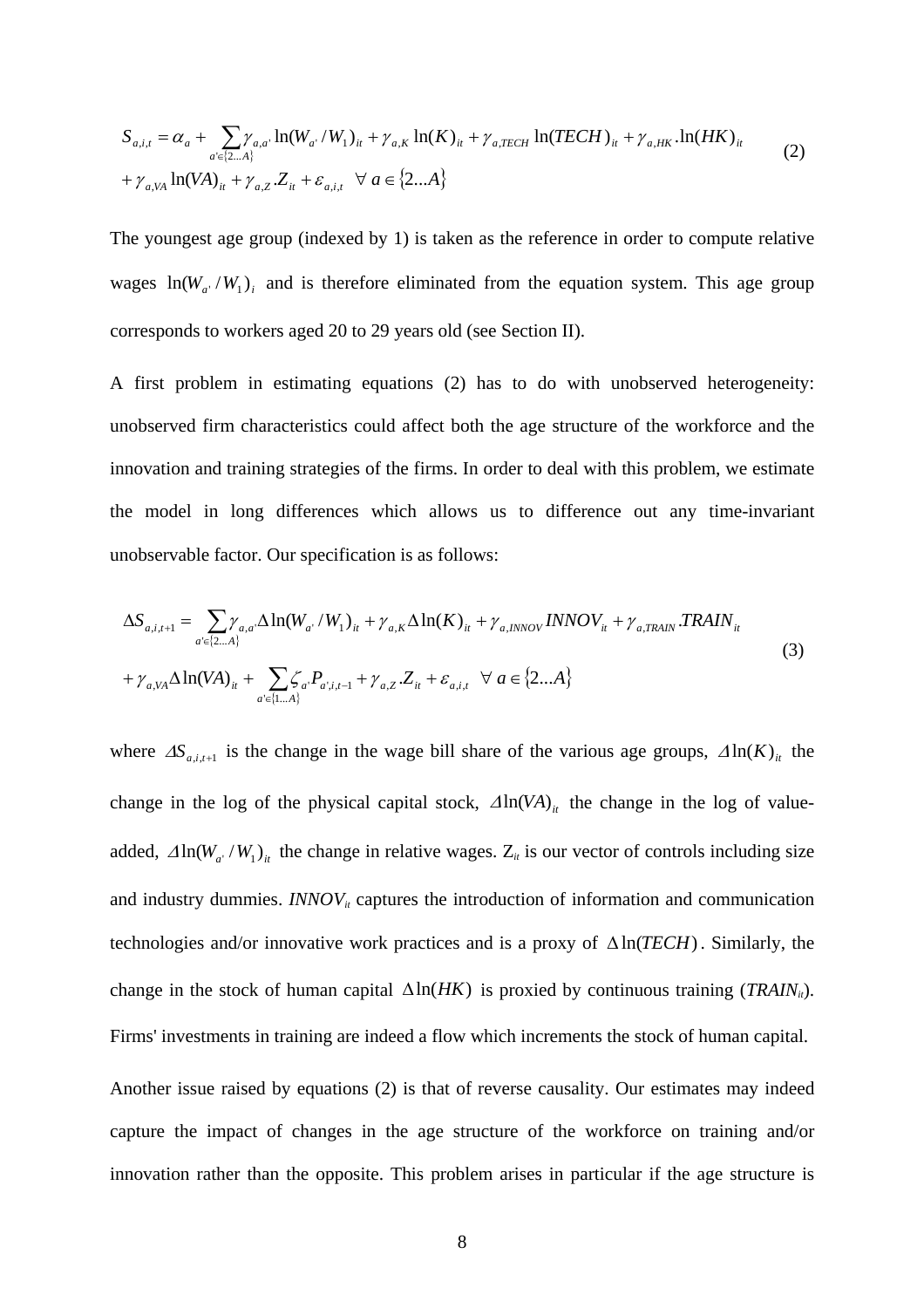persistent over time which is likely to be the case.<sup>[1](#page-10-0)</sup> In order to overcome this problem, we control for the initial age structure of the workforce,  $P_{a,i,t-1}$ , i.e. the age structure before ICT and innovative work practices were introduced<sup>[2](#page-10-1)</sup>. Moreover, we lag our explanatory variables one period<sup>[3](#page-10-2)</sup> so that our model captures how *past* training (i.e. the change in the stock of human capital between *t-1* and *t*) and innovation (i.e. the change in the stock of technological and organisational capital) affect the *subsequent* change in the age structure of the workforce (between *t* and  $t+1$ ), controlling for its initial value.<sup>[4](#page-10-3)</sup>

In our data, the introduction of ICT and/or innovative work practices  $\left( \frac{INNOV_i}{\pi} \right)$  is measured between the beginning of 1995 and the end of 1997. So, we consider changes in the wage bill shares of the various age groups  $(\Delta S_{a,i,t+1})$  over 1998-2000. Our training measure is averaged over 1995-1997 and we control for the age structure of the workforce as of 1994, i.e. before the introduction of any innovative device.

This specification aims at studying the impact of training investments – which may be specific to the various age groups – on the employment prospects of older workers and the role the former may play in mitigating the effects of innovation. Reverse causality problems as well as time-invariant heterogeneity are taken into account. Nonetheless, a causal interpretation of our estimates relies upon the assumption that training and innovations are

<u>.</u>

<span id="page-10-0"></span> $<sup>1</sup>$  In order to highlight this point, let's consider the extreme case in which there is no entry nor exit between the</sup> end of the 1980s and 1998 (the year that we consider – see below).The age structure of the workforce in 1998 would then be identical to that of 1988 with every employee being 10 years older. The theory of human capital accumulation over the life cycle (Ben Porath, 1967) as well as empirical evidence suggest that middle-aged workers receive a disproportionate amount of training. So, firms in which a large proportion of employees is aged 30 to 50 years old in 1988 will massively invest in training and will mechanically have a workforce aged 40 to 60 years old in 1998. This would result in a positive correlation between training in 1988 and the proportion of workers aged 40 to 60 in the workforce in 1998. But this correlation would not be due to the causal effect of training on maintaining senior workers in employment.

<sup>&</sup>lt;sup>2</sup> More specifically, it is the share of the various age groups in the number of days worked as of 1994.

<span id="page-10-2"></span><span id="page-10-1"></span><sup>&</sup>lt;sup>3</sup> We introduce time subscripts  $t$ ,  $t+1$  and  $t-1$  to make clear that variables are measured over different periods. However, the introduction of ICT and innovative work practices is only observed over one period; each firm enters the estimation only once (with some variables in 3-year difference). 4

<span id="page-10-3"></span> $4$  A potential drawback of this method is that if new ICT or innovative work practices have been introduced (between *t* and *t+1*), they do not show up in our data which may lead us to consider as non innovative firms that will become so a few years later. Note however that this should bias our results towards finding no impact of ICT and innovative work practices.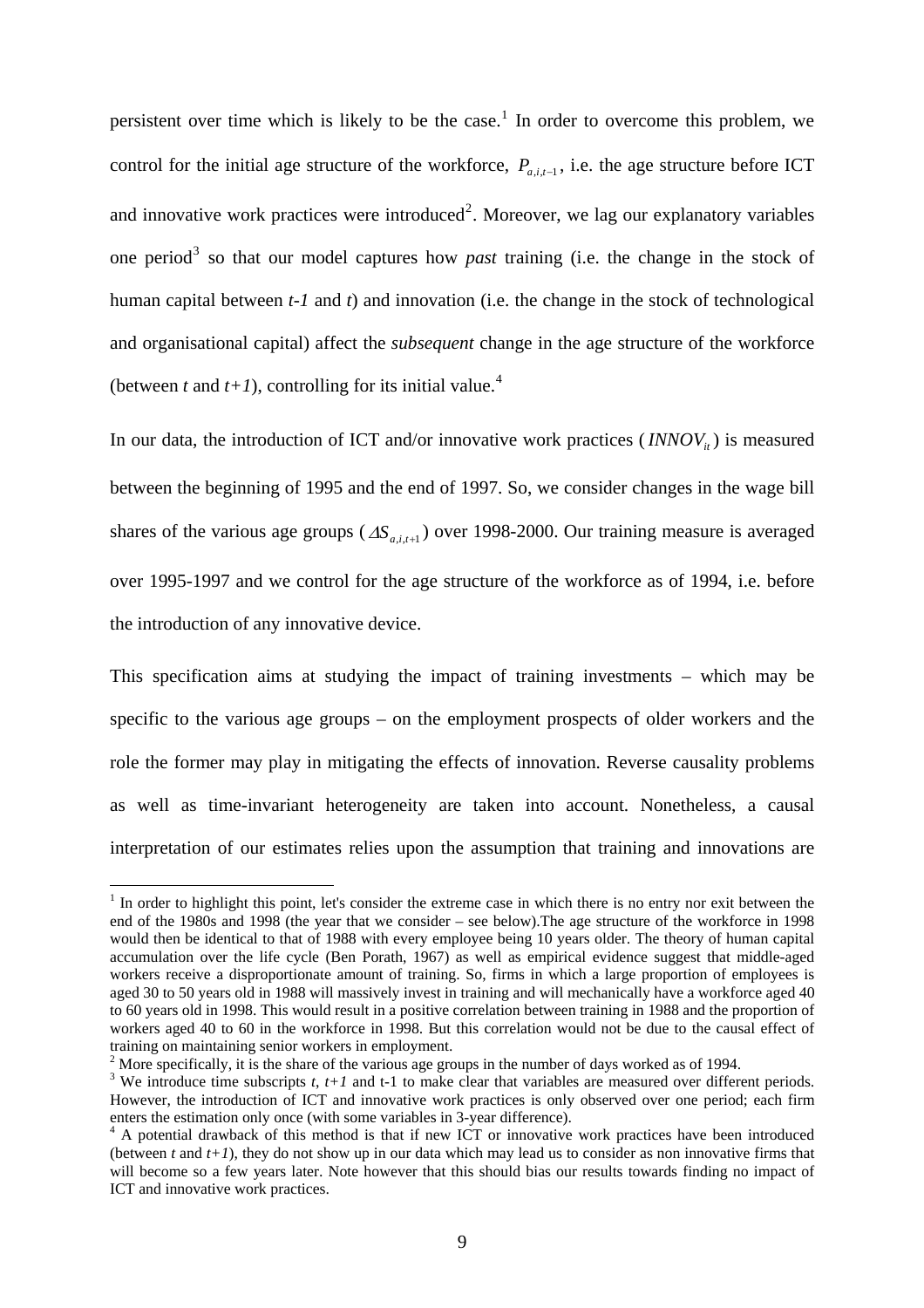exogenous to future changes in the structure of the workforce. This assumption is common in the literature on technical and organisational change, given the lack of plausible instruments. It must however be kept in mind.

A problem with equations (3) is that the error terms  $\varepsilon_{a,i}$  may be correlated across age groups within a given firm. So, in order to get an efficient estimator of the standard errors of the various coefficients, we need to take into account the shape of the variance-covariance matrix  $\varepsilon_i = {\varepsilon_{2,i}, ..., \varepsilon_{A,i}}$ . We do so by estimating a SUR model by joint generalised least squares (JGLS). When the explanatory variables are the same in all equations - as is the case here - this amounts to estimating the system by OLS equation by equation.<sup>[5](#page-11-0)</sup>

#### *Worker flows*

Another way to get at the role of innovation and training in shaping the employment prospects of older workers is to estimate directly worker flows both into and out of firms as a function of past adoption of ICT and/or innovative work practices and past training investments. This allows us to identify the mechanisms through which innovation and training affect labour demand: is the main effect on hirings or alternatively on separations?

We denote  $N_{a,i,t}^{HIRE}$  the number of workers aged *a* who are hired at year *t* in firm *i* and  $N_{a,i,t}^{EXT}$  the number of workers of the same age group who leave the firm in the course of the year.

We define the share of newly hired workers aged *a* in firm *i* at date *t* as  $a, i, t$ *HIRE*  $HIRE \perp$ <sup>*I*</sup>*a<sub>d</sub>,<i>t*</sup>*t*  $\int_{a,i,t}$  - N *N P* ,,  $HIRE = \frac{N_{a,i,t}}{N}$  and

the share of workers leaving the firm as:  $a,i,t$ *EXIT*  $EXIT \t{I''} a, i, t$  $\frac{a,i,t}{N}$  -  $\frac{1}{N}$ *N P* ,,  $\sum_{i,i}^{EXIT} = \frac{N_{a,i,t}}{N}$ . We assume that  $P_{a,i,t}^{HIRE}$  and  $P_{a,i,t}^{EXIT}$  can

be written as:

<span id="page-11-0"></span><sup>5&</sup>lt;br><sup>5</sup> See, e.g., Theorem 7.6 in Wooldridge, 2002.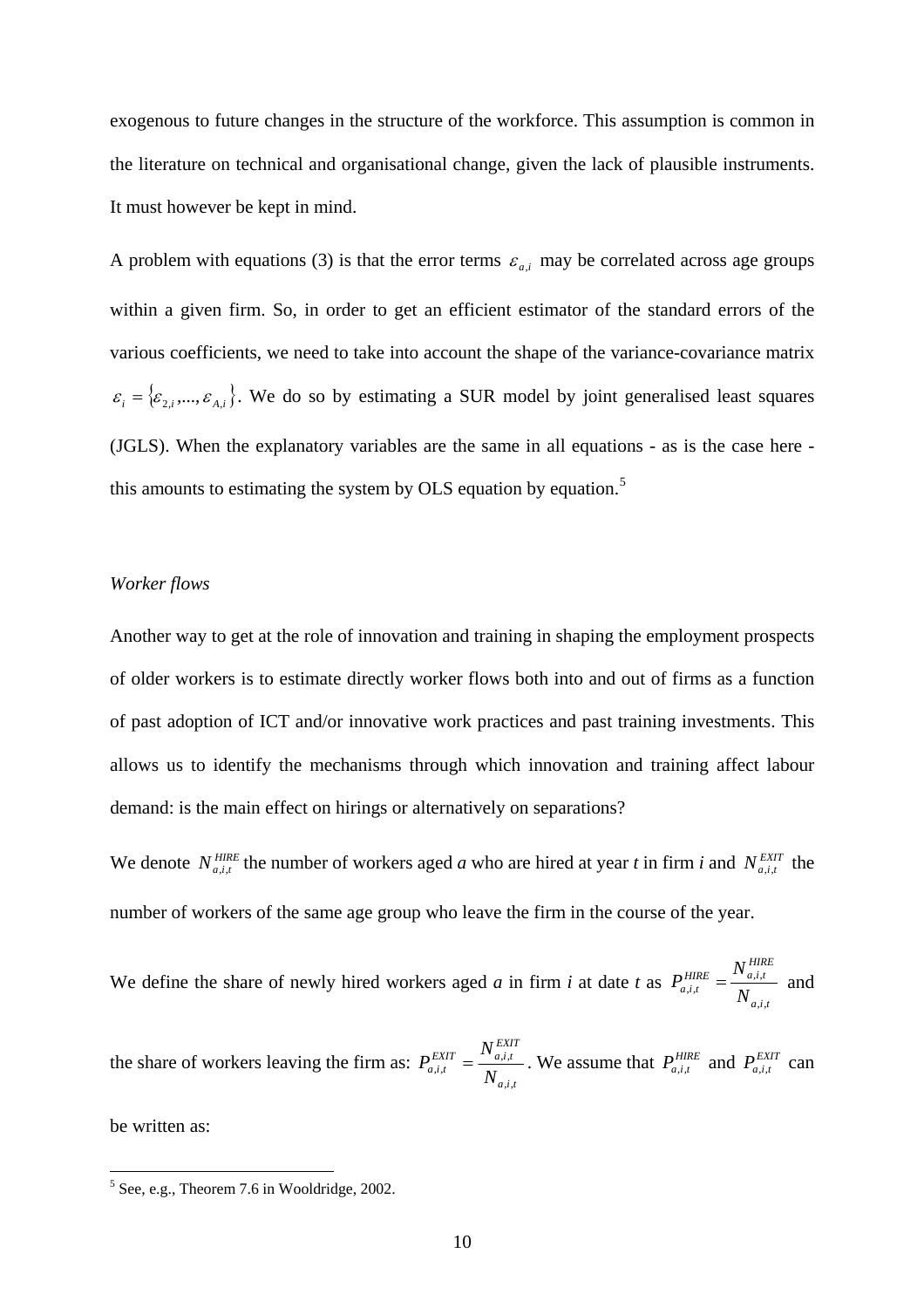$$
P_{a,i,t}^{HIRE} = \alpha_a^{HIRE} + \beta_{a,INNOV}^{HIRE} \, \text{INNOV}_{i,t-1} + \beta_{a,TRAIN}^{HIRE} \, \text{TRAIN}_{i,t-1} + \beta_{a,K}^{HIRE} \, \Delta \ln(K)_{i,t} + \beta_{a,N}^{HIRE} \, \Delta \ln(VA)_{i,t} + \sum_{a \in \{2...A\}} \beta_{a,a'}^{HIRE} \, \Delta \ln(W_a / W_1)_{i,t} + \sum_{a \in \{2...A\}} \beta_a^{HIRE} \, P_{a,i,t-1} + \beta_{a,M}^{HIRE} \, M_{a,i,t} + \varepsilon_{a,i,t}^{HIRE}
$$
\n
$$
(4)
$$

and

 $\overline{a}$ 

$$
P_{a,i,t}^{EXT} = \alpha_a^{EXT} + \beta_{a,INNOV}^{EXT} \text{INNOV}_{i,t-1} + \beta_{a,TRAIN}^{EXT} \text{TRAIN}_{i,t-1} + \beta_{a,K}^{EXT} \Delta \ln(K)_{i,t} + \beta_{a,VA}^{EXT} \Delta \ln(N_{A})_{i,t} + \sum_{a \in \{2...A\}} \beta_{a,a'}^{EXT} \Delta \ln(W_a/W_1)_{i,t} + \sum_{a \in \{2...A\}} \beta_a^{EXT} \cdot P_{a,i,t-1} + \beta_{a,M}^{EXT} \cdot M_{a,i,t} + \varepsilon_{a,i,t}^{EXT}
$$

(5)

*INNOV<sub>i,t-1</sub>* denotes our measure of innovation and *TRAIN<sub>i,t-1</sub>*, the investment in training which are both measured over 1995-1997.  $\{ \Delta \ln(W_a/W_1)_{i,t} ; \Delta \ln(K)_{i,t} ; \Delta \ln(VA)_{i,t} \}$  is a vector of demand factors (change in relative wages, in physical capital and in value-added between 1998 and 2000) specific to firm *i*.  $P_{a,i,t-1}$  is the share of age group *a* in the workforce before the introduction of innovation (i.e. as of 1994) and  $M_i$  is a vector of controls identical to  $X_i$  in equation (3) but including year fixed effects for 1999 and 2000.<sup>[6](#page-12-0)</sup>  $\varepsilon_{a,i,t-1}^{HIRE}$  and  $\varepsilon_{a,i,t-1}^{EXT}$  are stochastic error terms.

The main advantage of this linear model is that it allows us to estimate the share of inflows and outflows for all age groups simultaneously by using the SUR method – see section 2.1 above. In turn, this allows us to take into account the potential correlation between hirings and separations across various age groups.

Given that we are interested in the impact of innovation and training upon hirings and

<span id="page-12-0"></span> $6$  We include time dummies because our observations are pooled together for years 1998, 1999 and  $2000$  – see Data section below.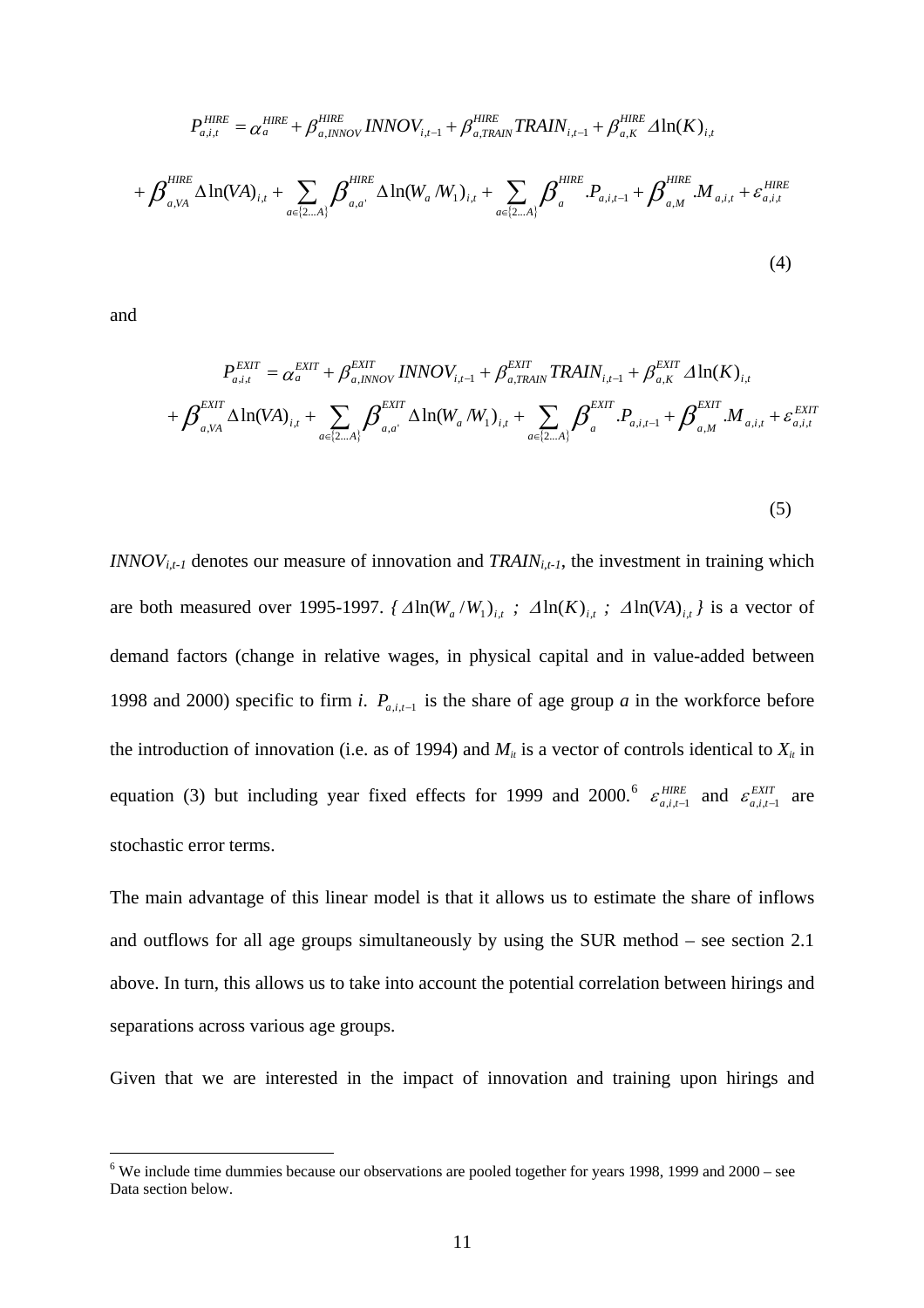separations of older workers *relative* to younger ones, we decompose  $\beta_{a,INNOV}^{HIRE}$  and  $\beta_{a,TRAIN}^{HIRE}$ (resp.  $\beta_{a,INNOV}^{EXT}$  and  $\beta_{a,TRAIN}^{EXT}$ ) into two different terms:  $\theta^{HIRE}$  (resp.  $\theta^{EXT}$ ) is a component that is common to all age groups and represents the average impact of innovation or training on hiring (resp. on separations) and  $\theta_a^{HIRE}$  (resp.  $\theta_a^{EXT}$ ) is a component which is age specific:  $\frac{EXIT}{a,TRAIN}$ ) into two different terms:  $\theta^{HIRE}$  (resp.  $\theta^{EXT}$ 

$$
\beta_a^{HIRE} = \theta^{HIRE} + \theta_a^{HIRE} \text{ and } \beta_a^{EXT} = \theta^{EXT} + \theta_a^{EXT}
$$

In order to be able to identify the model, we constrain the  $\theta_a^{HIRE}$  (resp.  $\theta_a^{EXT}$ ) to add up to zero. As a consequence:

$$
\theta^{HIRE} = \frac{\sum \beta_a^{HIRE}}{A} \text{ et } \theta_a^{HIRE} = \beta_a^{HIRE} - \frac{\sum \beta_a^{HIRE}}{A} \tag{6}
$$

The same holds for separations. The corresponding standard errors account for the estimated covariances between the  $\beta_a^{HIRE}$  's.

#### **II. THE DATA**

The data that we use come from several sources. Information on ICT and innovative work practices comes from the COI survey (Changements Organisationnels et Informatisation) carried out by  $SESSI^7$  $SESSI^7$  at the end of 1997 and covering 4,283 firms with more than 20 workers in the manufacturing sector. $8$  In order to get information on wages and on the age structure of the workforce, we matched COI with mandatory social security reports: the DADS files (Déclarations Annuelles des Données Sociales). The DADS is an exhaustive dataset providing information on firm size and industry on a yearly basis since 1994. Moreover, for each employee, the DADS has information on the number of hours and days worked during the

 $\overline{a}$ 

<span id="page-13-0"></span> $7$  French Ministry of Industry.

<span id="page-13-1"></span><sup>&</sup>lt;sup>8</sup> Complementary surveys have been conducted in the food-processing, trade and service sectors, but the number of firms covered by each of them is much smaller than in the manufacturing sector (resp. 970, 648 and 1482). Moreover, the questions asked being somewhat different, we will focus exclusively on the manufacturing sector.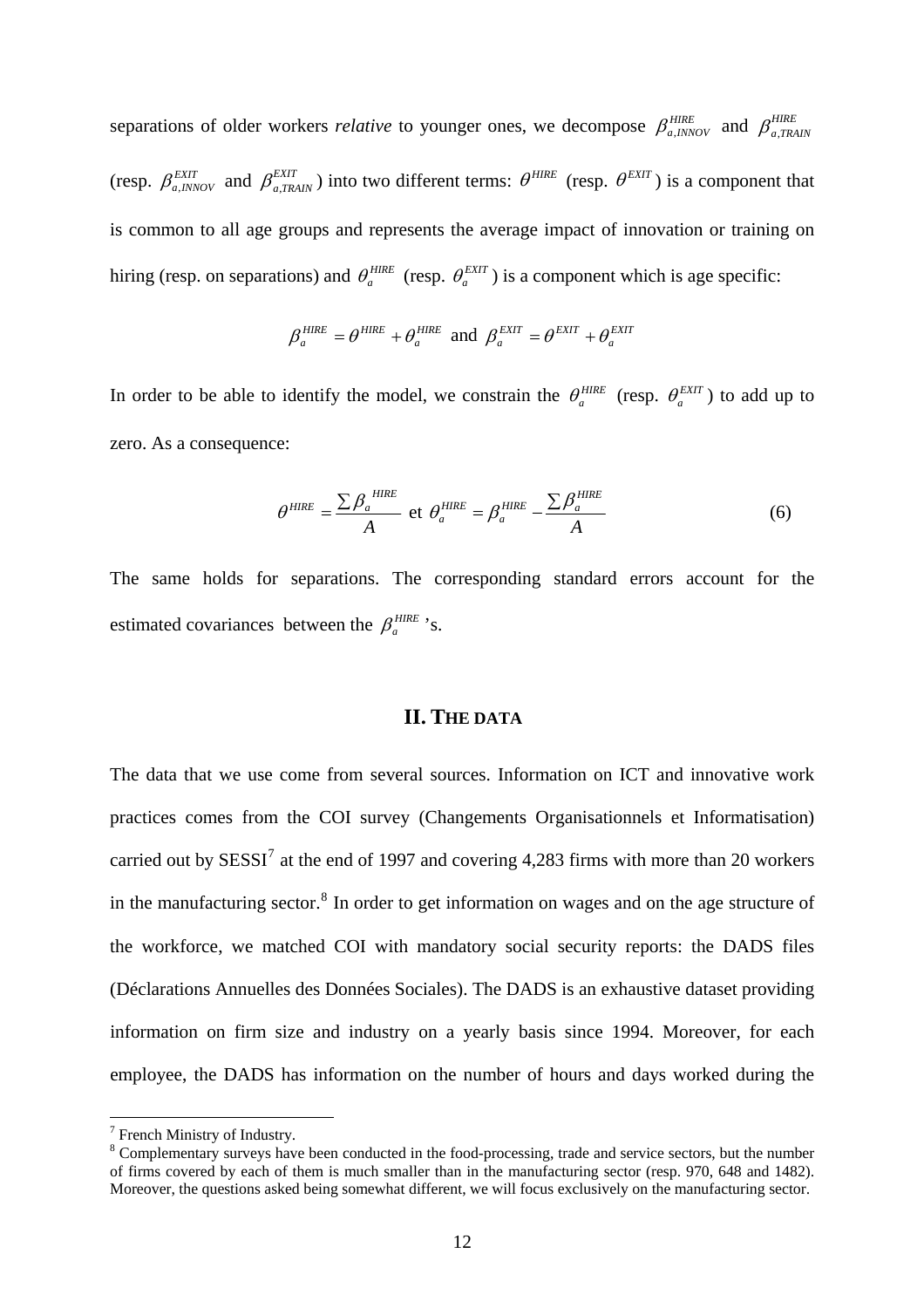year, as well as on wages, age and occupation. Information on physical capital and valueadded comes from the BRN (Bénéfices Réels et Normaux) which consists of firms' balance sheets collected by the tax administration. It contains more than 600,000 firms from the private non-financial sector and covers about 80% of total sales in the French economy.

Training data are retrieved from the "24-83" fiscal records. They contain information on the number of workers receiving training and the volume of training hours broken down by gender, age and occupation for every year. The "24-83" records are exhaustive for all French firms with more than 10 employees, but only a sample is available for research. This sample contains 15 to 20,000 firms every year but a larger sample (30 to 40,000 firms) is available every three years.

Matching the different databases leaves us with a sample of 2,352 firms as compared to 4,283 in the original COI dataset. This is due to the fact that we only keep those firms for which we have data on training while the "24-83" records are not exhaustive. The firms that we lose are essentially small ones since the first decile of the size distribution has less than 26 workers in the original dataset as compared to 34 in ours. Similarly, the median size of firms in our sample is 150 workers as compared to 86 in the COI database and the average size is 552 as compared to 429 in COI. Nonetheless, the distribution of firms across industries is very similar in both datasets: about half of the firms belong to the intermediate good sector - 48.1% in our sample as compared to 45.2% in COI (see Appendix Table A.1) - and almost one fourth is in the durable good sector – 23.6% in COI as compared to 23.4% in our sample. The only notable difference lies in the share of firms in the motor vehicle manufacturing industry - with 4.6% in our sample as compared to 3.7% in COI – and to a smaller extent in the non-durable good sector – 21.3% in our database as compared to 25.1% in COI. But overall, differences between both datasets remain very limited.

As regards worker flows, we allow adjustment to take time and thus pool our data over 1998-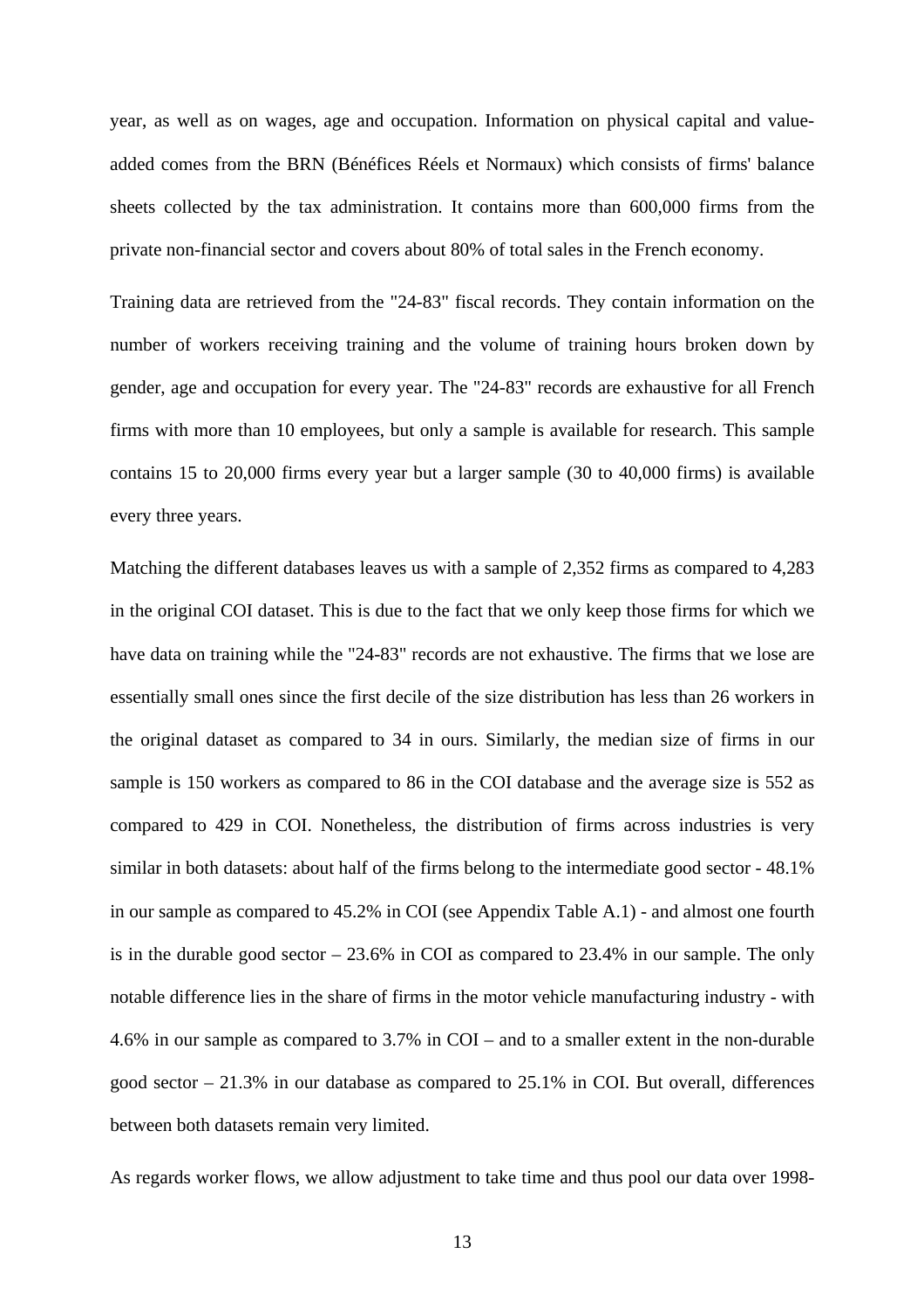2000. We jointly estimate employment flows for all groups in each firm. So we use a sample of 6,824 firms \* year; for each of these, we measure inflows and outflows by age groups.

The age groups that we consider are 20 to 29, 30 to 39, 40 to 49 and 50 to 59 years old. Employees aged 60 and more are excluded given that the legal age of retirement was 60 during the period under study.

Using the information available in the COI dataset, we define 4 indicators of introduction of new technologies and innovative work practices. Following Biscourp et al. (2002), our first indicator is *Internet* which takes value 1 if the firm uses this technology either for emailing or to diffuse or gather information; it takes value 0 otherwise. We assume that Internet being at its very start in France in the mid-1990s, the rate of use declared in 1997 is equivalent to an adoption rate. Our second indicator is D\_COMP, which captures the introduction of networkinterconnected computers in the production department. D\_COMP is equal to 1 if the firm has introduced this type of equipment between 1995 and 1997; 0 otherwise. The COI survey also has information on the introduction of innovative work practices. A first indicator captures the reduction in hierarchical layers within firms: D\_HIERAR is equal to 1 if the number of hierarchical layers was smaller in 1997 than in 1995; 0 otherwise. A second indicator captures the increase in the amount of responsibility awarded to operators over the period: D\_RESP varies between -10 and +10 according to the number of new responsibilities operators have been awarded between 1[9](#page-15-0)95 and 1997<sup>9</sup>. These two variables are not strictly orthogonal since they both capture a specific dimension of the decentralisation process that took place in many firms in the 1990s. However, they are far from being identical; in our sample, the coefficient

 $\overline{a}$ 

<span id="page-15-0"></span><sup>&</sup>lt;sup>9</sup> The question is phrased as follows: "In the workshops of your firm, who is entitled to: (1) fine-tune the apparels (2) operate basic maintenance (3) allocate tasks among operators (4) control the quality of supplies (5) control the quality of the product (6) participate to performance improvement (7) participate to projectmanagement teams (8) stop the production process in case of incident (9) make a first diagnosis in case of incident (10) start production again when stopped because of incident". For each question, the survey offers three possible answers: "hierarchy, operator, specialist". The questions are asked for 1994 and 1997. We give value 1 to each answer involving an operator so that the aggregate responsibility indicator varies between 0 and 10. Our D\_RESP variable is then defined as the difference between the aggregate indicators for 1997 and 1994.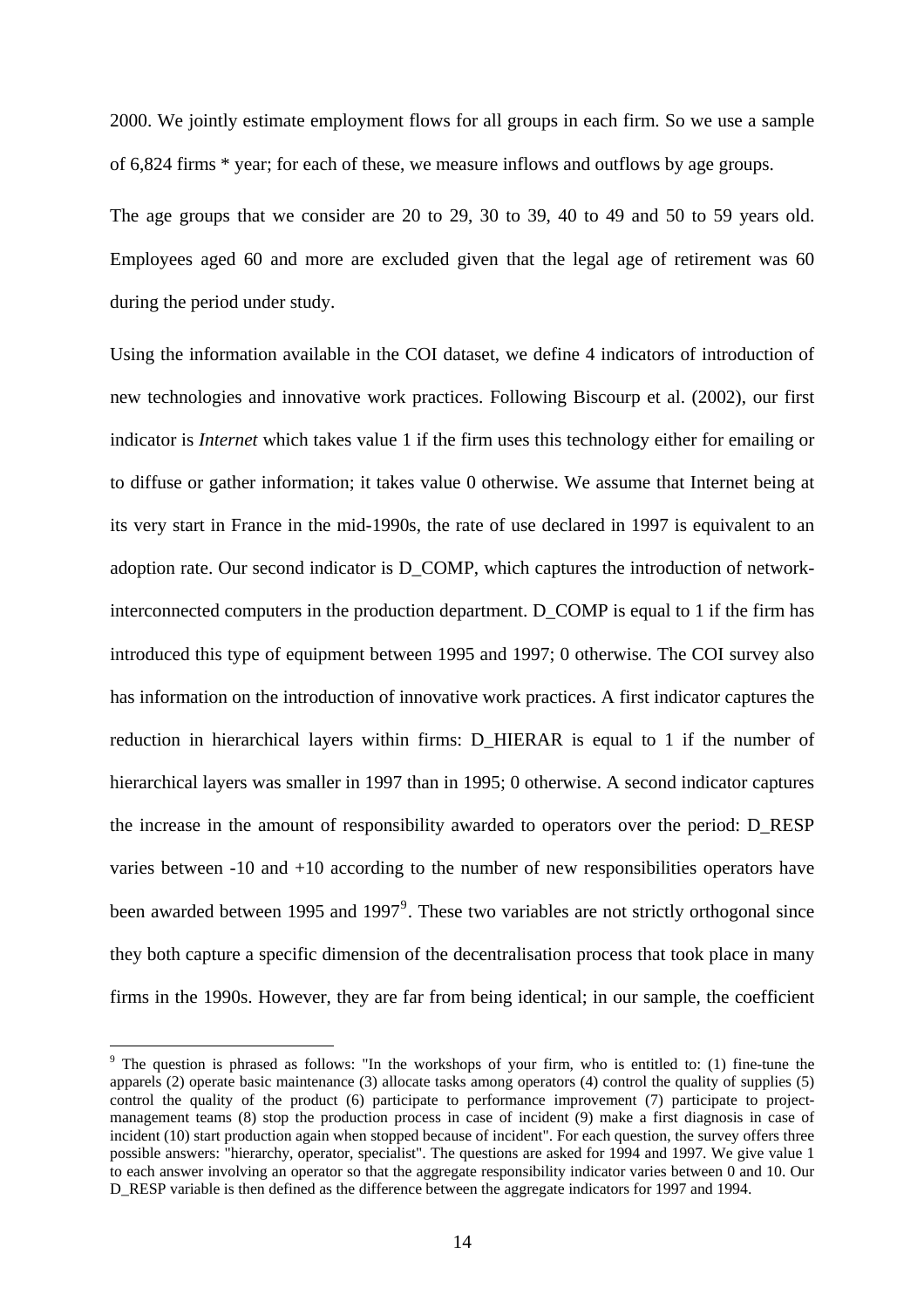of correlation between both variables is 0.39. The reduction in the number of hierarchical layers generates a flattening of the organisation and increases horizontal communication across workers (or groups of workers) at the expense of direct reporting to the hierarchy. In contrast, the increase in the amount of responsibility awarded to operators enlarges the scope of their intervention thereby increasing their level of autonomy. Both types of changes are not necessarily adopted together: firms may increase the autonomy and responsibility of workers to foster the reactivity of the production process, while maintaining a strong vertical structure in order to avoid agency problems. Symmetrically, firms may flatten their organisation while maintaining a key role for specialists as regards maintenance and quality controls, for example.

As regards training, the "24-83" records provide information on the relative access rate to training for three different age groups: younger than 25 years old, 25 to 44 years old and 45 and older. More precisely, for each of the above age groups, we build a variable denoted TRAIN\_X which is equal to the rate of training in age group X divided by the average rate of training in the workforce.[10](#page-16-0) This variable captures the relative rate of training across the various age groups.<sup>[11](#page-16-1)</sup> To the extent that our data come from different sources, the age groups used to build the relative training rates – younger than 25 years old, 25-44 years old and 45 years old and above – do not exactly correspond to the ones we use to capture the change in the age structure of the workforce. For the sake of coherence with our technical and organisational change indicators, the training variables are averaged over 1995-1997 – see descriptive statistics in Appendix Tables A2 to A5.

1

<span id="page-16-0"></span><sup>&</sup>lt;sup>10</sup> TRAIN\_X = [(number of employees from age group X receiving training) / number of employees in age group  $X$ ] / [(total number of trainees in the firm / total number of employees in the firm)].<br><sup>11</sup> The relative rates of training for the three age groups are not strictly collinear as long as the age groups do not

<span id="page-16-1"></span>have the same size.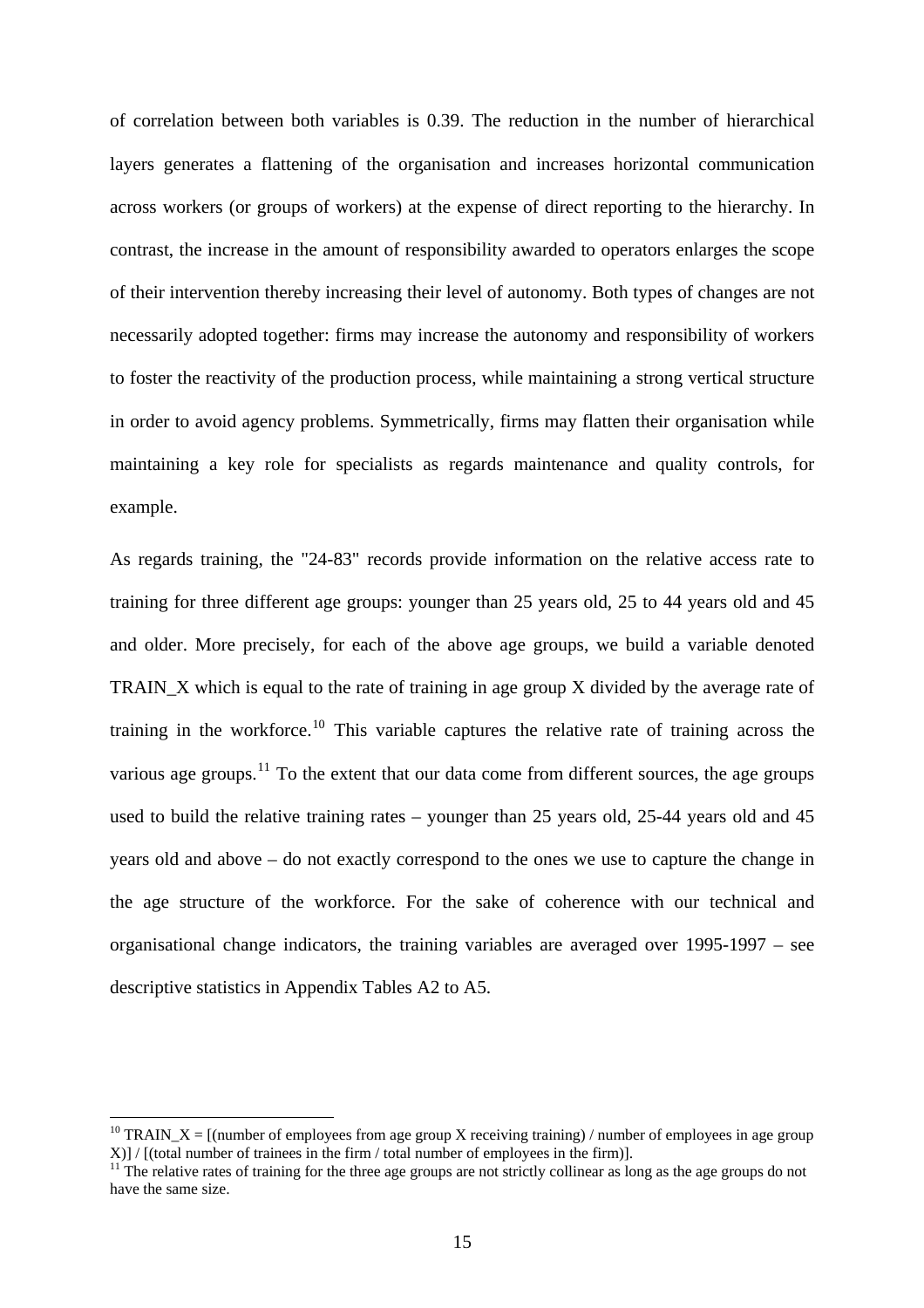#### **III. RESULTS**

#### *Innovation, training and change in the age structure of the workforce*

#### *Overall effects*

 $\overline{a}$ 

As a first step, we estimate the impact of the adoption of ICT, innovative work practices and training on the subsequent change in the age structure of the workforce, controlling for the initial age structure to the extent that it generates a mechanical change in the wage bill shares of the various age groups (see Table 1).<sup>[12](#page-17-0)</sup>

Consistent to what is found in the literature, ICT and innovative work practices appear to be age biased: both the introduction of the Internet and the adoption of network-interconnected computers are correlated with an increase in the share of workers aged 30-39 in the wage bill, whereas they are associated with a decrease in the share of workers aged 50-59. The introduction of innovative work practices also affects the wage bill share of the various age groups. As for ICT, an increase in the amount of responsibility awarded to operators is associated with an increase in the share of younger workers (30 to 39) in the wage bill and with a reduction in the share of older workers (aged 50-59). Interestingly, a reduction in the number of hierarchical layers seems to have the opposite effect: it is correlated with an increase in the share of workers aged 50-59 and with a reduction in the share of younger employees (aged  $30-39$ ).<sup>[13](#page-17-1)</sup> This result suggests that the decentralisation of the production process associated with the reduction in the number of hierarchical layers may generate some form of return to experience which positively affects the employment and/or wage prospects

<span id="page-17-0"></span> $12$  All our regressions also control for average training expenditures over 1995-1997. By so doing, we control for potential differences in training investments across firms. This is necessary in order to make sure that the impact of training on the age structure of the workforce only goes through the relative access rate of the various age  $\frac{1}{13}$  poups.

<span id="page-17-1"></span>Despite the fact that D\_HIERAR and D\_RESP are not perfectly correlated (see Section 3), one could worry that the different sign on their coefficients could be due to collinearity problems. We check this by removing successively each variable from the regression: the sign of the coefficient on the remaining regressor remains unchanged. The magnitude of the effect tends to go down and becomes insignificant in a number of cases, which is not surprising given that both variables impact the age structure of the workforce in an opposite way.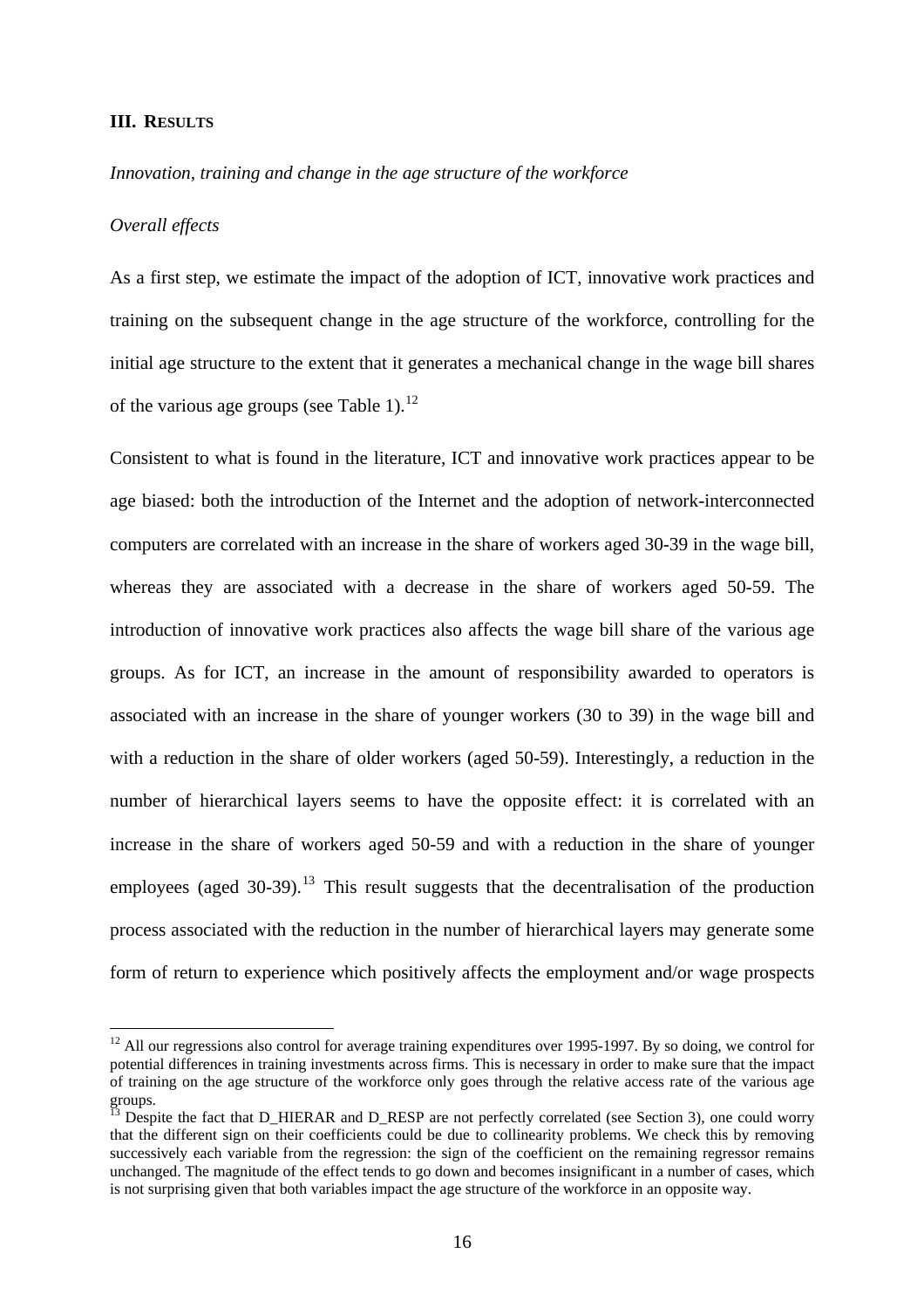of older workers.

As regards the impact of training, the results presented in Table 1 suggest that training of older workers (TRAIN\_3) is associated with a subsequent increase in the share of the wage bill accruing to them. The higher the relative training rate of workers aged 45 and above as compared to average training in the firm in 1995-1997, the greater the increase in their wage bill share over 1998-2000, all other things equal. In contrast, training of older workers has a negative impact on the change in the wage bill share of workers aged 30-39. Interestingly, there is no similar effect of the relative training rates of younger age groups: TRAIN\_1 and TRAIN\_2 are not significantly correlated to changes in the wage bill share of the corresponding age groups.

The model we have estimated so far was derived from a translog cost function so that we have focused on changes in the *wage bill* shares. However, one may wonder whether the observed correlations are due to changes in the share of the various age groups in employment or, alternatively, to changes in relative wages. In order to tackle this issue, we re-estimate equation (3) on the shares of the 4 age groups in employment – more precisely, in the number of days worked. The corresponding results are presented in Table 2. The coefficients on the innovation variables are close to those obtained in Table 1, but some of them are less precisely estimated. The Internet is still biased against older workers but the positive correlation with the share of workers aged 30-39 in employment is not significant. Symmetrically, the introduction of network-interconnected computers and the increase in the amount of responsibility awarded to operators are still positively associated with the share of younger workers (aged 30-39) but the negative correlation with the share of older workers is no longer significant. By contrast, the decrease in the number of hierarchical layers has the same effect on employment as on wage bill shares: it is positive for older workers and negative for younger ones. As regards training, it does not affect the age structure of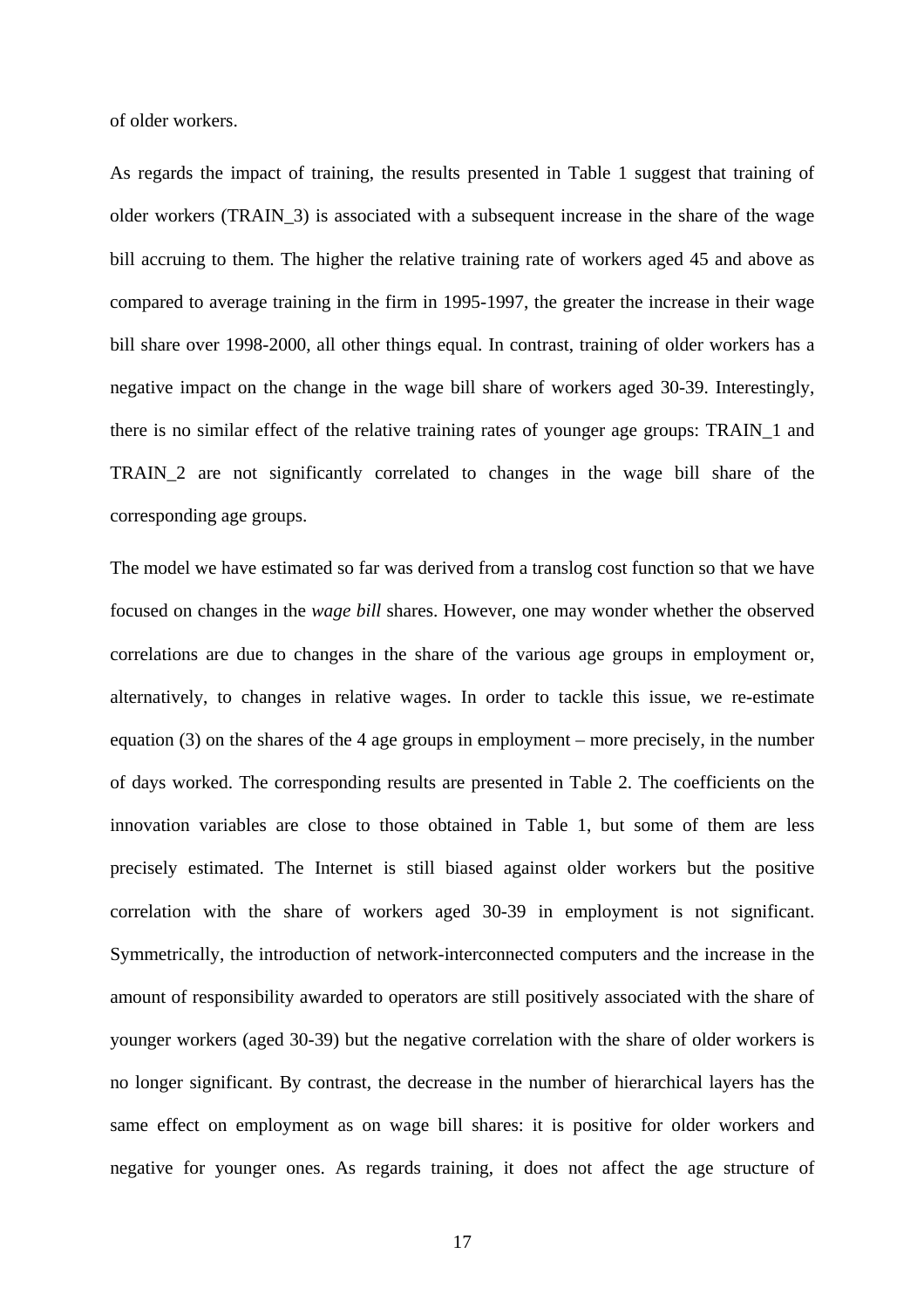employment when focused on young and middle-aged workers. As was the case for the wage bill shares, the only significant results are for the relative training rate of older workers which negatively affects the share of workers aged 30-39 in employment but positively affects that of workers aged 40-49, while it has no effect on the oldest age group – whereas the opposite held in Table 1. Overall, the results we obtained on wage bill shares seem to be largely driven by effects on the age structure of employment, but in some cases relative wages play a role too. Regarding the introduction of network-interconnected computers and the increase in the amount of responsibility awarded to operators, the negative correlation with the wage bill share of older workers evidenced in Table 1 seems to be mostly due to a decrease in their relative wage, rather than to a decrease in their share in employment.<sup>[14](#page-19-0)</sup> Similarly, the positive impact of the relative rate of training of older workers on the subsequent change in their wage bill share would essentially go through an impact on the relative wages of older workers, rather than an increase in their share in total employment.

Overall, our results suggest that technological and organisational innovations are biased against older workers and in favour of younger ones. In contrast, access to training for workers aged 45 and more seems to have a positive impact on their employment and wage prospects: on their share in employment for those aged 40 to 49 and on their relative wage for the oldest group (aged 50-59).

#### *Innovation, training and change in the age structure within occupations*

 $\overline{a}$ 

The relationships between innovation, training and change in the age structure of the workforce are confirmed when re-estimating our model within occupational categories (see Table 3).

<span id="page-19-0"></span><sup>&</sup>lt;sup>14</sup> For instance, the coefficient on the introduction of network-interconnected computers is -.44 (significant at the 10% level) when considering the wage bill share of workers aged 50 to 59 as the dependent variable, and only - .16 (not statistically significant) when considering their share in employment. Note however that standard errors are large, so that the difference in point estimates is only suggestive, but not statistically significant.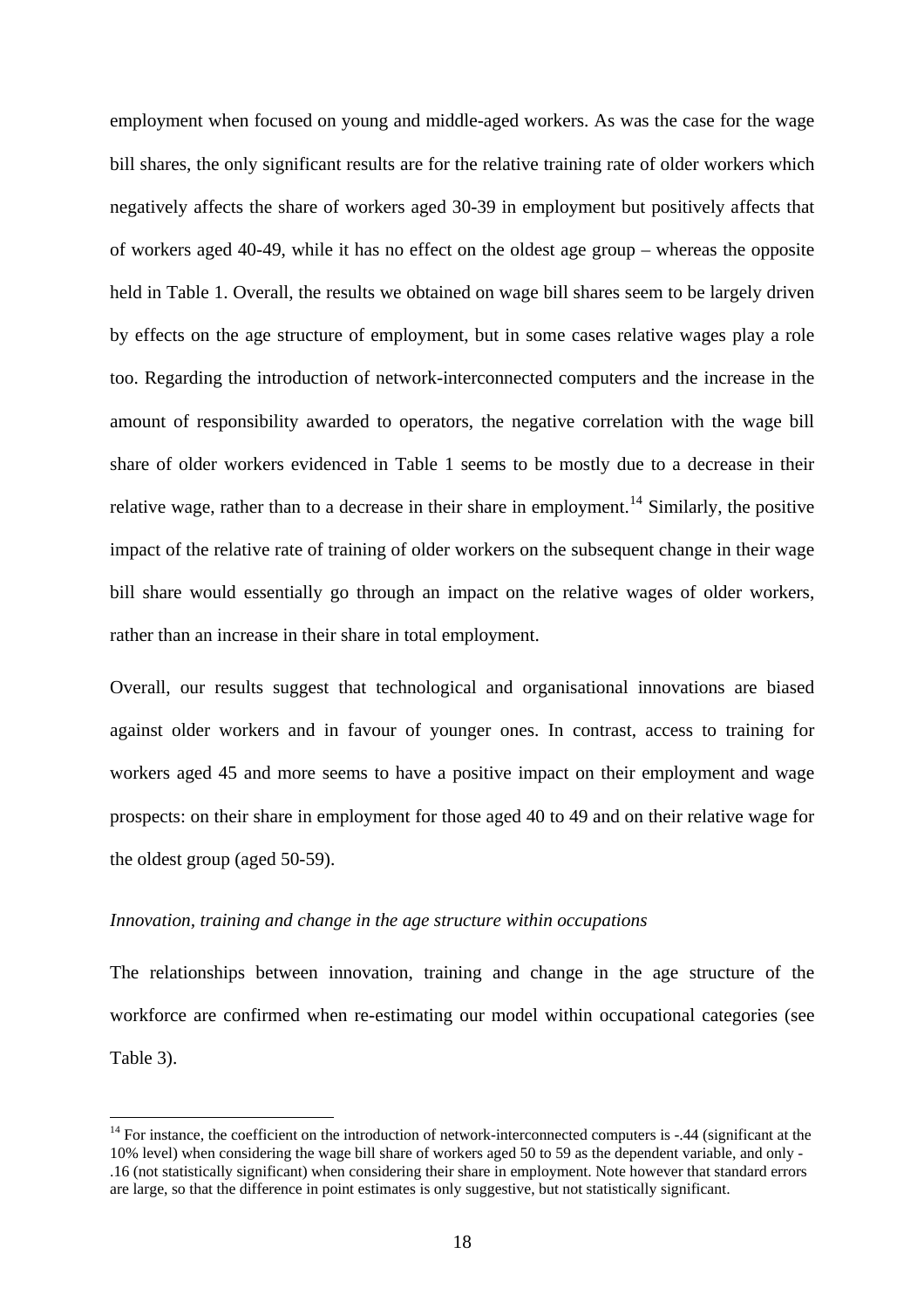Regarding innovation, the age bias is particularly strong within the managerial group. The Internet positively affects the wage bill share of managers aged 30-39 while it is negatively correlated with that of older managers. Similarly, the introduction of network-interconnected computers and the increase in the amount of responsibility awarded to operators appear to be negatively correlated with the wage bill share of older managers. These effects are far less stark for clerks since only the Internet has any significant effect. However, the correlation between its adoption and the wage bill share of the various age groups appears to be negative for the 30-39 year olds which does not support the age bias hypothesis. In contrast, the adoption of the Internet is associated with a decrease in the proportion of older blue-collars. Interestingly, the positive correlation between the reduction in the number of hierarchical layers and the wage bill share of older workers found in Table 1 seems to be almost entirely due to managers. This "pro-age" bias does not exist for clerks and even seems to change sign for blue-collars: the flattening of the hierarchical structure is indeed associated with an increase in the share of the youngest age group (20-29 years old) at the expense of the 30-39 year olds. One of the reasons of the pro-age bias associated with the reduction in hierarchical layers within the managerial group may have to do with a composition effect. Middle managers are indeed particularly affected by delayering. Since they are likely to be younger than top managers, the age structure of the managerial group is likely to shift towards older ages as a consequence of delayering. Another potential explanation is that experience and initial skills are complements so that the former becomes an asset when the hierarchical structure flattens, but only for the most highly skilled workers.

Regarding training, the relationship between the relative training rate of older workers and their share in the wage bill is less stark within occupations. This may be due to the shortcomings of our data. Ideally, we would have correlated the relative rate of training of the various age groups of *managers* with the change in the age structure of the workforce among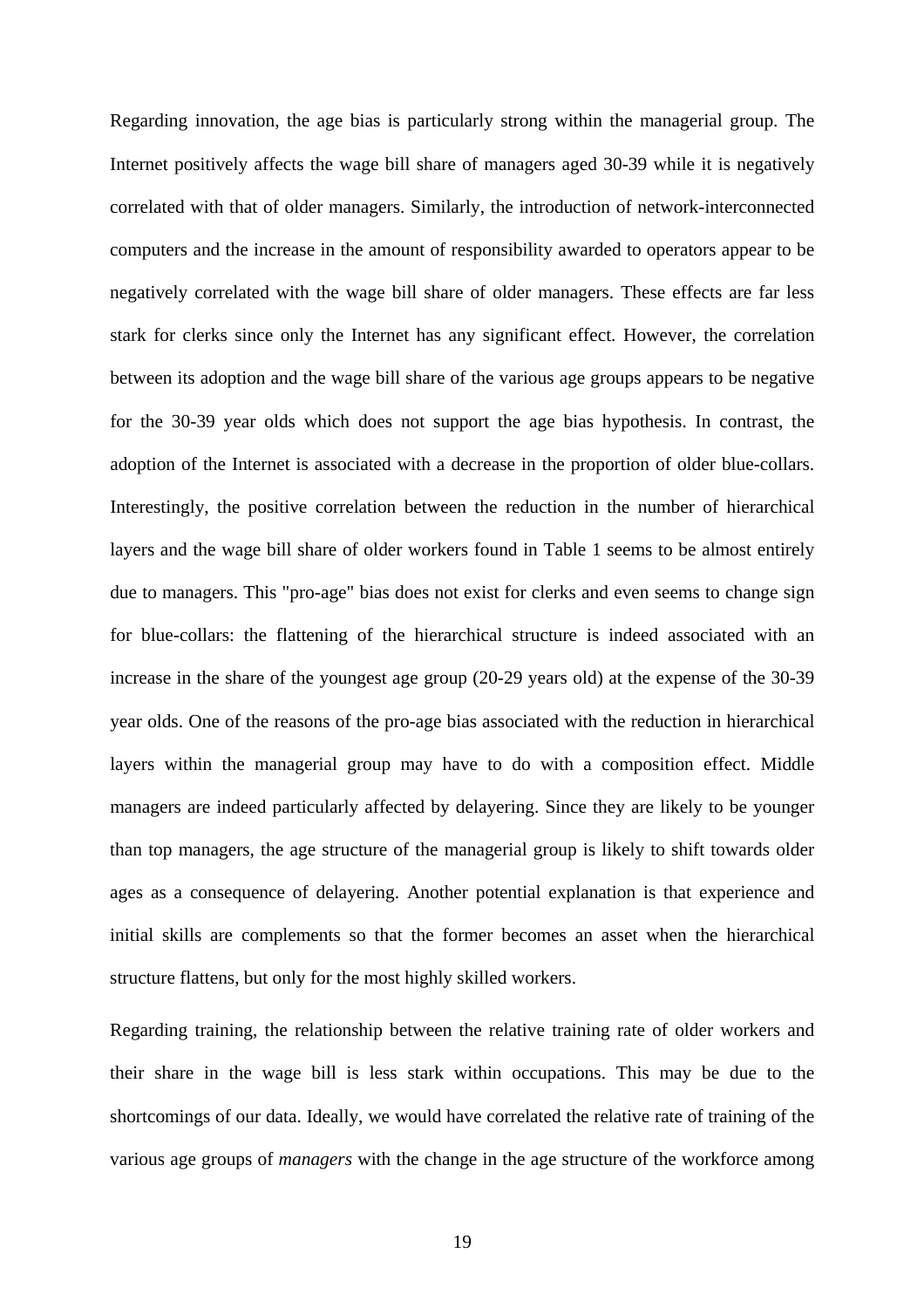*managers*; and similarly for clerks and blue-collars. However, our training data do not include information on training rates by age *and* occupation. So, we can only correlate the relative training rate in each age group – as computed for *all occupations* - with the change in the age structure of the workforce within our three occupational categories. This imperfect correspondence may result in an attenuation bias. In our view, such an exercise is however interesting in order to detect which occupations are most sensitive to changes in relative training rates. As indicated by results in Table 3, the relative training rate of workers aged 45 and above is still positively correlated to an increase in their wage bill share, but the coefficient is only significant for clerks (and at the  $10\%$  level).<sup>[15](#page-21-0)</sup> However, training of older workers is persistently associated with a decrease in the wage bill share of younger age groups: this is the case for workers aged 20-29 in managerial occupations and for workers aged 30-39 among blue-collars. Overall, greater access to training for older workers between 1995 and 1997 is associated with a change in the age structure of the workforce at the expense of younger workers, and in favour of older ones in the next period (1998-2000). A similar result is obtained for middle-aged workers (25-44 years old): among clerks, the relative training rate of workers aged 25-44 is negatively correlated to the change in the wage bill share of the youngest age group (20-29 years old) and positively correlated with the share of workers who are directly affected by the training (at least for those aged 40-49). Moreover, training of middle-aged clerks is negatively associated with the change in the wage bill share of the oldest age group within the clerk category (50-59 years old). These results are not surprising given the definition of our training indicators: if middle-aged workers have been trained more than average over the 1995-1997 period, this means that older and/or younger workers have been trained less. So, the decrease in their wage bill share over the next period just confirms the existence of a relationship between training and change in the age structure

 $\overline{a}$ 

<span id="page-21-0"></span><sup>&</sup>lt;sup>15</sup> The fact that the estimates are less often statistically significant may be due in principle to reduced precision at this disaggregated level. However, point estimates also tend to be lower.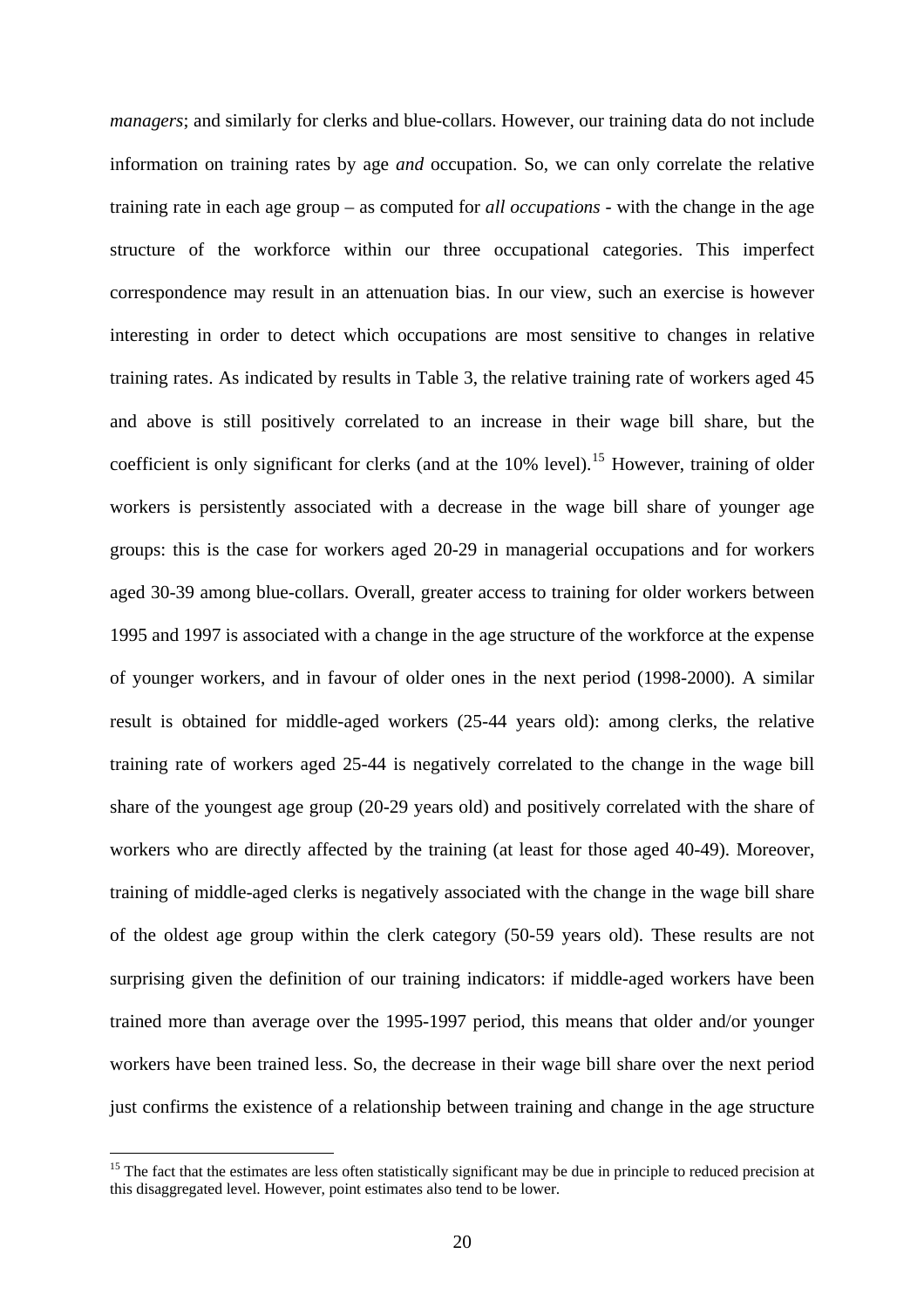of the workforce in favour of those age groups who have been directly affected by training. However, this result does not hold for blue-collars: training of workers aged 25-44 is indeed associated with an increase in the wage bill share of older workers (aged 50-59) and with a decrease in that of workers aged 40-49. Finally, the relative training rate of the youngest age group (less than 25 years old) is not significantly correlated to any change in the age structure of the workforce.

Overall, the age bias of ICT and innovative work practices seems to be particularly strong among managers. Training of older workers positively affects their wage and/or employment prospects, but the effect is significant only among clerks.

#### *Training, innovation and the age bias of ICT and innovative work practices*

One important issue we want to tackle here is whether training may mitigate the age bias induced by ICT and innovative work practices. In order to answer this question, we estimate a specification , similar to that used in Table 1, in which we interact the relative rate of training of older workers with our innovation variables – see Table 4. The coefficients on the interaction terms are not very encouraging. While the Internet does not seem to have much effect on the wage bill shares of the various age groups per se, the correlation becomes positive for the youngest age group (20-29 years old) and negative for workers aged 40-49 when introduced in firms which invest in training in a disproportionate way for older workers. Similarly, while the flattening of the hierarchical structure seems to have a negative effect on workers in their 30s per se, this effect vanishes in firms where older workers receive more training than average. The only case in which training of older workers seems to dampen the age bias due to innovation is for responsibilities awarded to operators: while the direct effect of this new organisational practice is negative for the wage bill share of the oldest age group, it is strongly attenuated when older workers have been trained more than average in the previous period.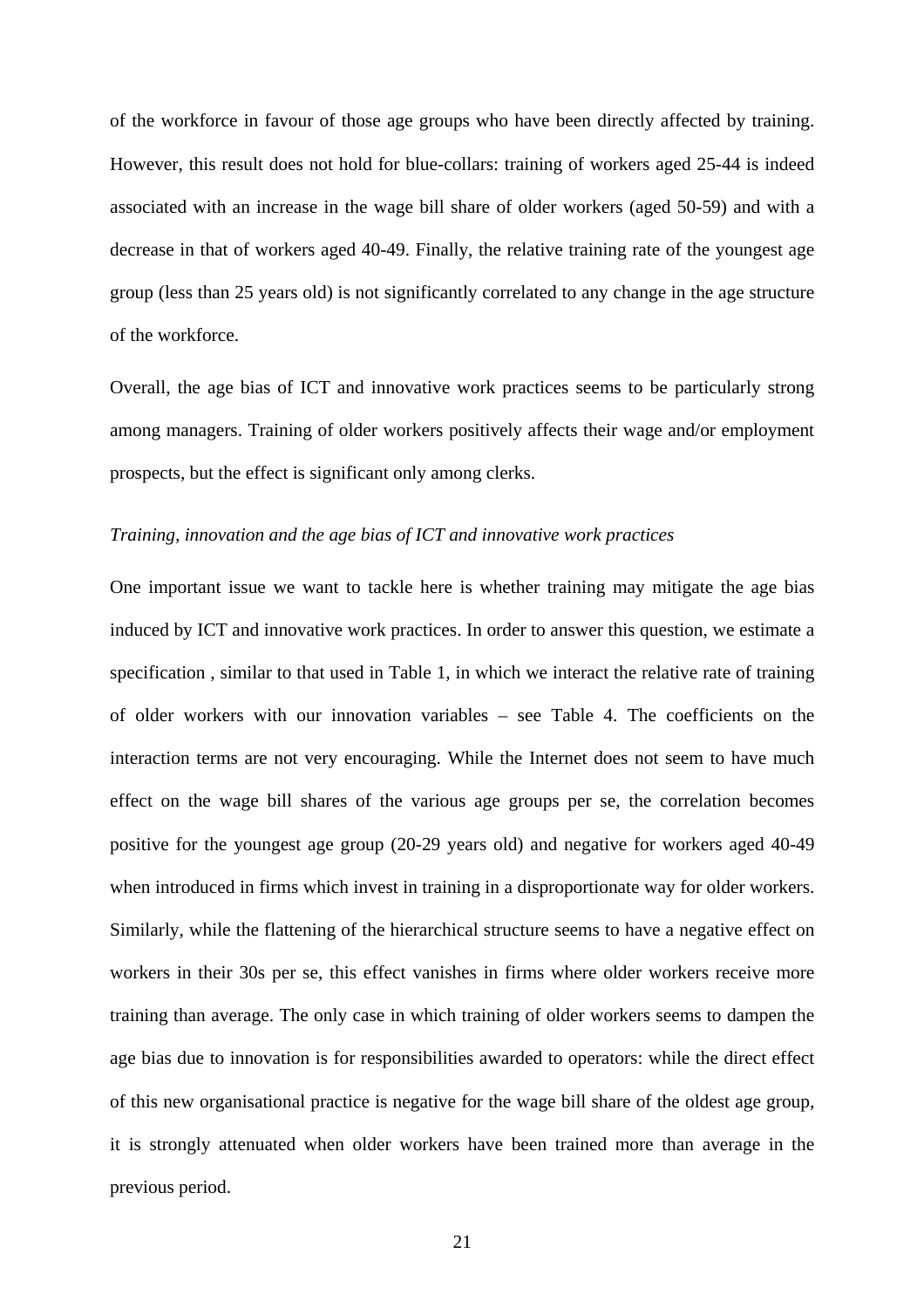Overall, technological and organisational innovations on the one hand and training on the other hand seem to have opposite effects on the age structure of the workforce – except for the flattening of the hierarchical structure. However, our results do not provide evidence that training would reduce the age bias due to the introduction of ICT and innovative work practices.

#### **4.2 Innovation, training and employment flows by age group**

The results presented in Table 5 analyse inflows and outflows of workers both on average and for each age group. These flows relate to all types of labour contracts, be they permanent or temporary.

The impact of ICT and innovative work practices on the age structure of employment inflows and outflows appears to be quite varied according to the type of innovation under study. The adoption of the Internet increases hirings without affecting separations, whereas the introduction of network-interconnected computers and the reduction in the number of hierarchical layers do not seem to affect the aggregate level of inflows and outflows. As regards the increase in the amount of responsibility awarded to operators, it contributes to reduce turnover as a whole given its negative effect on both hirings and separations. The same holds for training of younger and middle-aged workers which is negatively correlated both with inflows and outflows. As regards the relative rate of training of older workers, it is also associated with a reduction in inflows, but does not seem to be significantly correlated with outflows.

Coming now to the differential impact on the inflows and outflows of the various age groups, younger workers appear to be positively affected by the Internet: it increases hirings of workers aged 20-29 more than average while reducing their outflow. The opposite holds for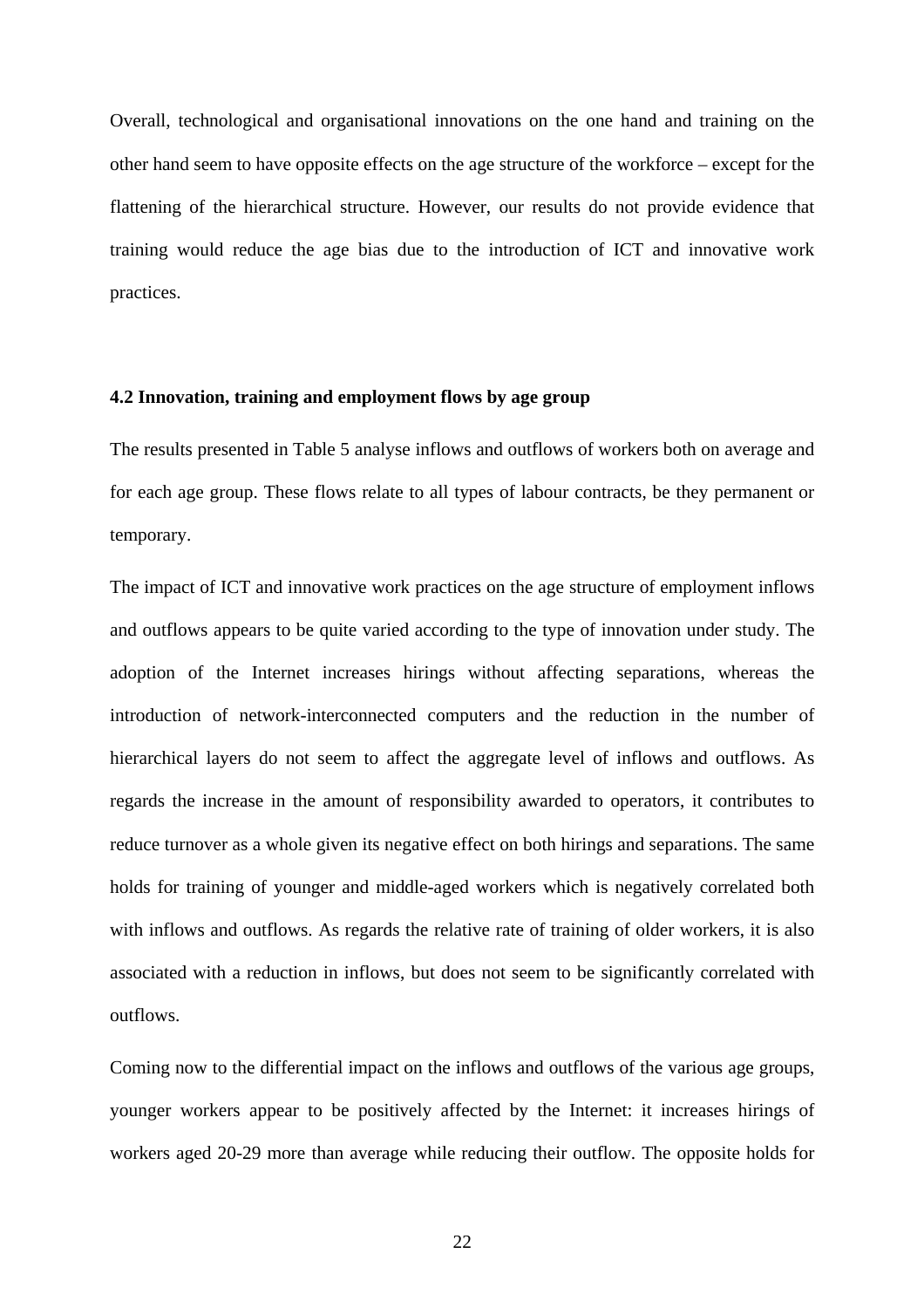older age groups since the Internet is associated with an increase in outflows (with no increase in inflows) for workers aged 30-39 and to a reduction in relative hirings (with no impact on separations) for workers aged 40-49. The introduction of network-interconnected computers reduces hirings in a significant way in the youngest age group, but it also reduces separations. The opposite holds for workers aged 50-59 for whom outflows increase when networkinterconnected computers are introduced. The reduction in the number of hierarchical layers increases inflows of workers aged 20-29 and reduces those of workers aged 30-39 whereas it does not seem to affect the age structure of outflows. In contrast, increasing responsibility of operators has no impact on the age structure of inflows, whereas it has a clear negative effect on older workers as far as separations are concerned: D\_RESP reduces outflows less than average for workers aged 40-49 and 50-59 while it reduces separations more than average in the youngest age group.

As regards training investments made by firms, they strongly affect hirings and separations of the age groups which are directly affected by the training. The relative rate of training of workers aged 25 years old and below reduces outflows more than average in the corresponding age group (i.e. workers aged 20-29), without affecting inflows. In parallel it negatively affects the oldest workers by reducing their inflows more than their outflows. Regarding training of middle-aged workers (25-44 years old) it reduces outflows in the 30-39 age group more than average as well as the rate of turnover of workers aged 40-49. In contrast, it negatively affects older workers as compared to younger age groups, to the extent that it reduces their outflows much less than for middle-aged workers. Finally, training of older workers tends to protect them. It reduces inflows of all categories of workers but this reduction is smaller than average for workers aged 50-59, whereas it is significantly larger than average for competing age groups (in particular those aged 40-49). As a consequence, training older workers more than average has a positive impact on their relative share in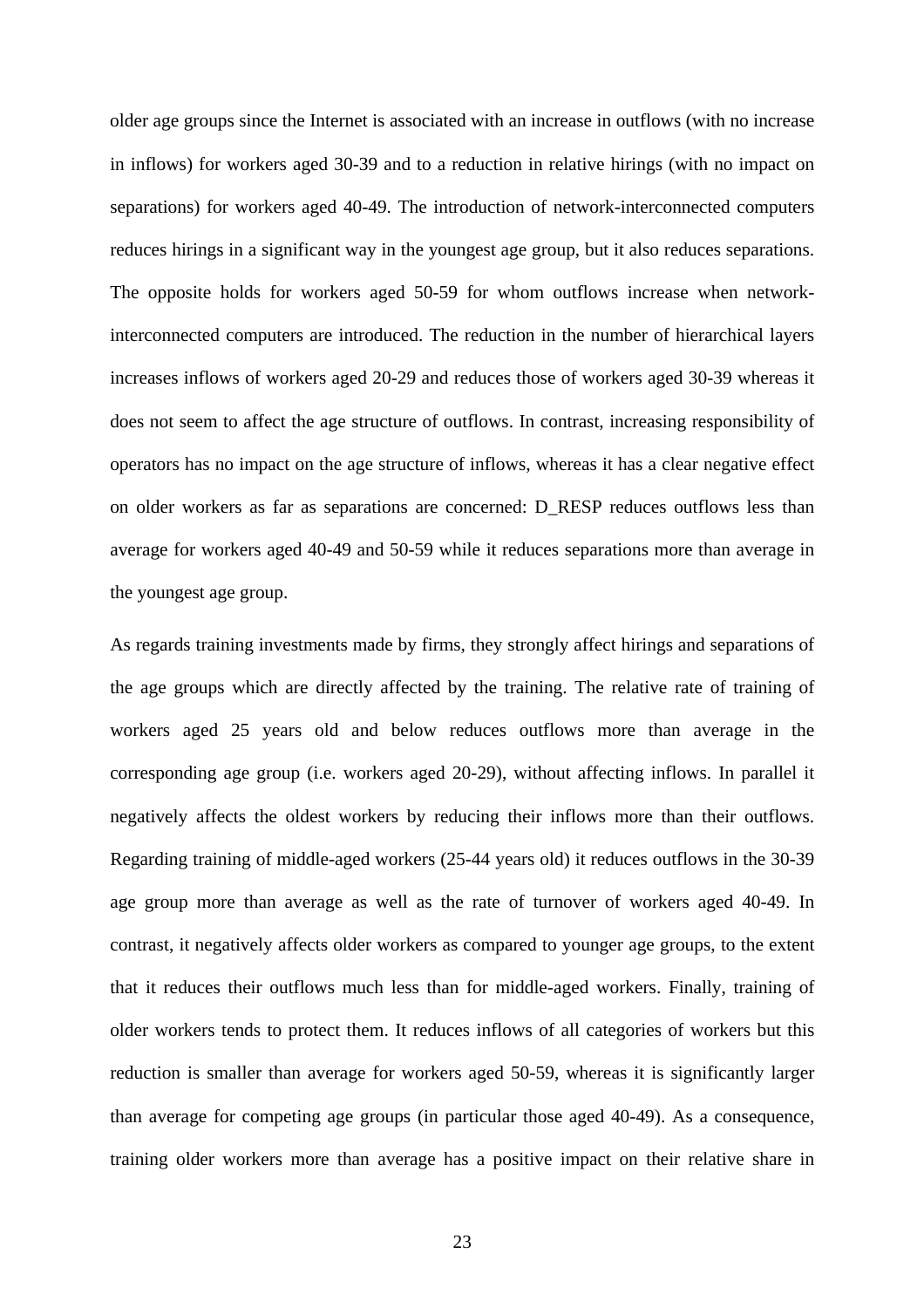employment.

Overall, it seems that a large part of the effect of innovation and training on workers' flows by age group goes through turnover. The adoption of network-interconnected computers reduces the rate of turnover among the youngest age group. Training of middle-aged and older workers contributes to the reduction of the rate of turnover among the 40-49 year old group. Moreover, when innovations and training only affect hirings or separations, our results suggest that ICT and innovative work practices have a negative impact on older workers as compared to other age groups. This occurs either because innovations raise the inflow of older workers less than average (e.g. Internet for the 40-49) or because they increase their outflows relative to other age groups (e.g. network-interconnected computers and increase in the responsibility of operators for employees aged 50 and above). In contrast, training seems to protect the categories of workers who are directly affected, either by increasing their hirings as compared to the other age groups – as is the case for older workers – or by reducing their separations - as is the case for the youngest group and for middle-aged workers.

All in all, the analysis of employment flows confirms the results obtained when estimating the wage bill share model: ICT and innovative work practices negatively affect the employment prospects of older workers, whereas concentrating training investments on them helps stabilise their share in the wage bill in the next period.

## **5. Conclusion**

Our research confirms that ICT and innovative work practices are biased against older workers. This is the way we interpret the negative correlation that we find between technological and organisational innovations on the one hand and subsequent change in the wage bill share of older workers on the other hand. This results holds with various measures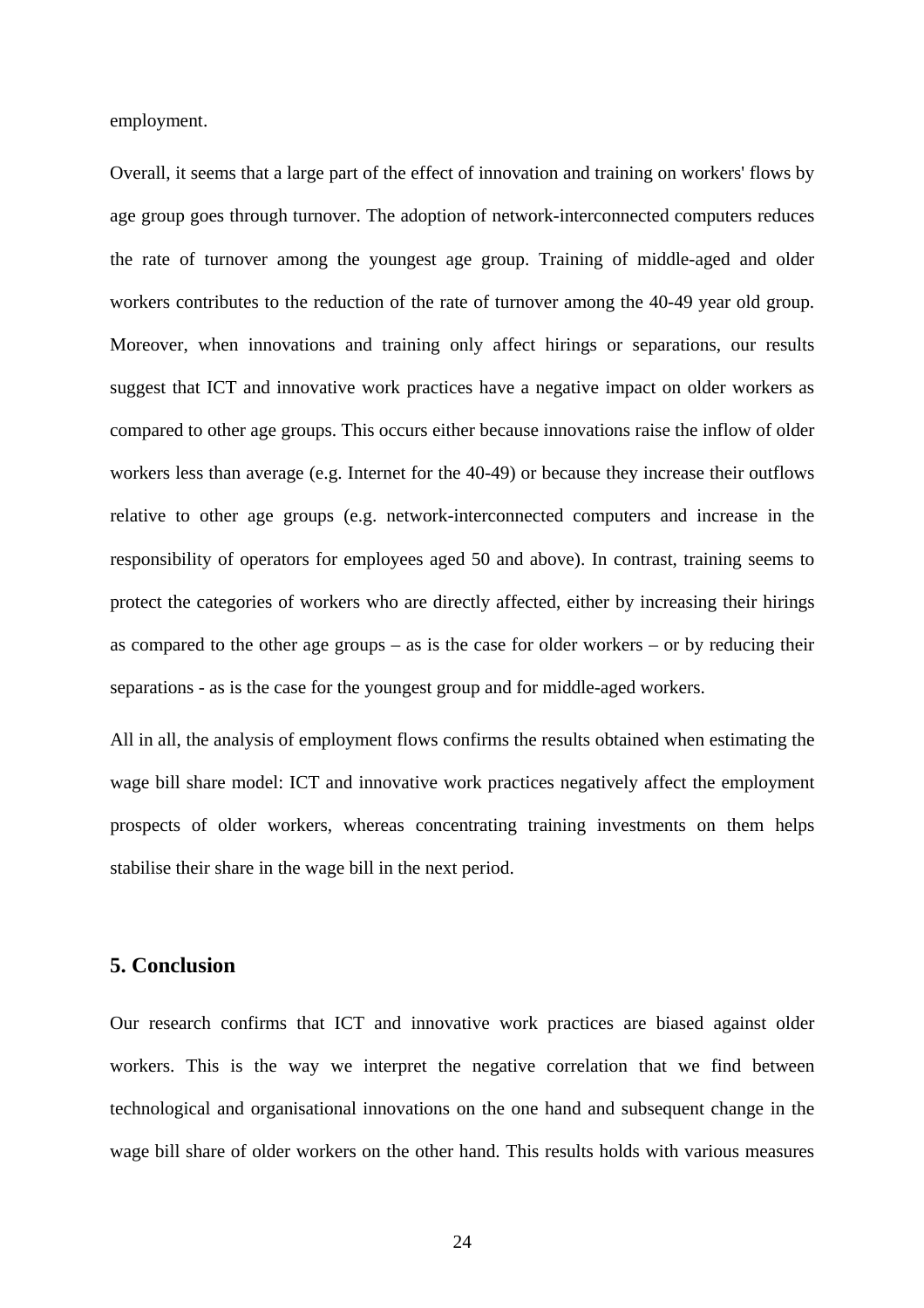of technological and organisational change, namely the introduction of the Internet, the introduction of network-interconnected computers and the increase in the amount of responsibility awarded to operators: all three innovative devices increase the share of workers in their 30s and reduce that of older workers in the wage bill and, to a smaller extent, in employment. Interestingly, in contrast, the flattening of the hierarchical structure appears to be favourable to older workers – and correspondingly unfavourable to workers aged 30-39: it increases the share of workers aged 50-59 both in the wage bill and in employment. One reason for this may be that tacit knowledge plays an important role when flattening the hierarchical structure. Skills acquired by older workers through learning-by-doing are all the more necessary to firms that they incorporate an important part of tacit knowledge which is hardly substitutable. When this is the case, older workers possess a valuable asset which may enhance their employability. When flattening the hierarchical structure of the firm, tacit knowledge held by workers is likely to become more important, in particular as regards communication and work organisation. Older workers then benefit from a comparative advantage which does not exist when technological and organisational innovations generate greater knowledge codification. Such a mechanism could account for the positive impact of the reduction in hierarchical layers upon the employment prospects of older workers.

Moreover, our results suggest that training tends to protect older workers in terms of employment and/or earnings. The relative training rate of workers aged 45 and above is indeed associated with an increase in their share in employment (for those aged 40-49) or in the wage bill (for the 50-59 age group). Thus doing, it contributes to offset the negative effects of ICT and innovative work practices on older workers. However, let us underline that training does not reduce the age bias associated with technological and/or organisational innovations to the extent that the interaction terms between innovations and training are either insignificant or negative in the models that we estimate. So, although training has a positive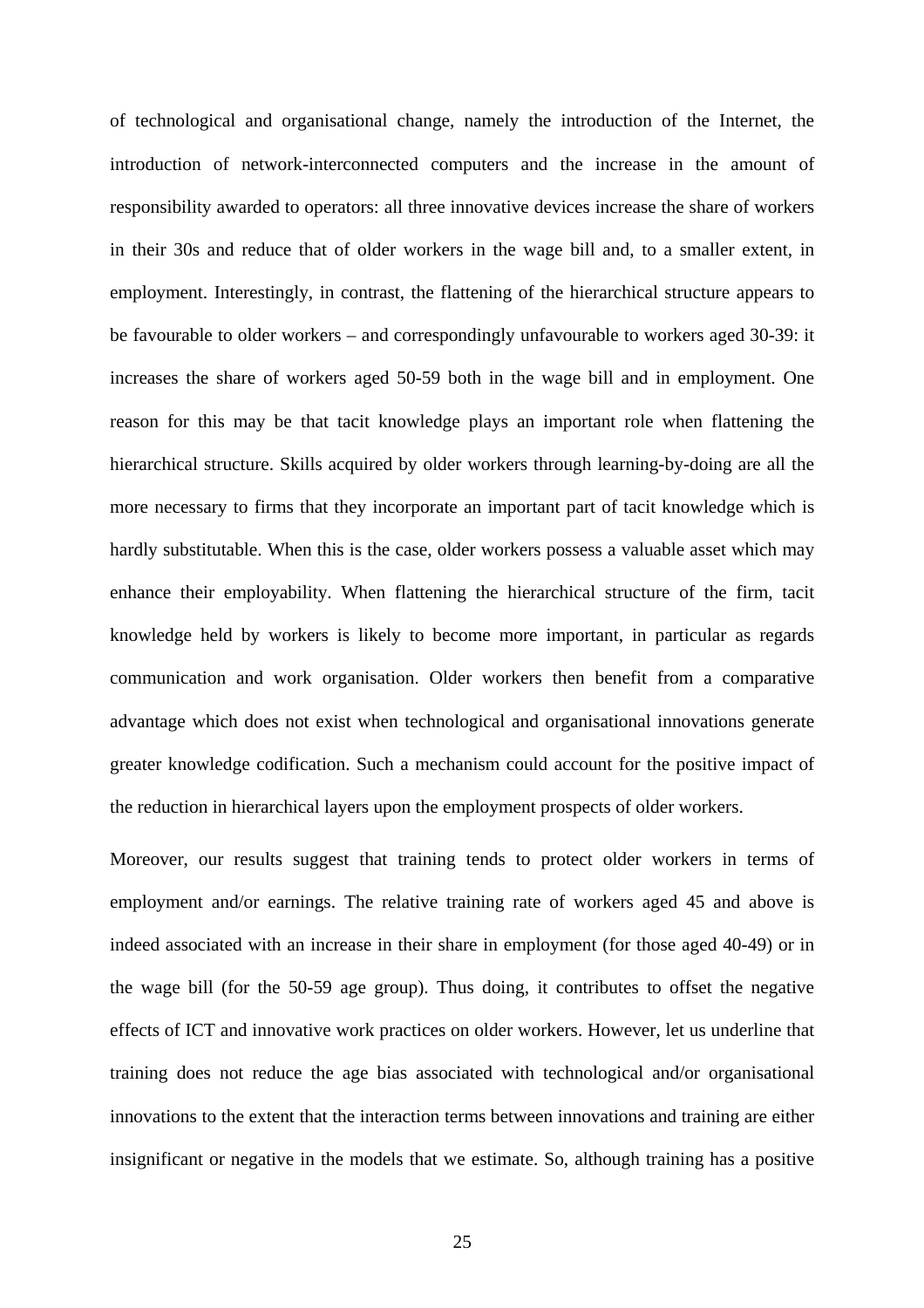impact on employment and earnings of older workers, it offers only limited prospects to enhance their employability, in a context where technological and organisational innovations tend to develop.

These results are obtained by estimating changes in the wage bill and employment shares of the various age groups. We get very similar patterns when estimating employment flows. Our results suggest that technological and organisational innovations have mostly negative effects on older workers in relative terms, either because they raise hirings less than average or because they increase separations in a disproportionate way in the oldest age group. In contrast, training investments reduce turnover but also protect those groups of workers who are directly affected by the training, either by increasing hirings as compared to other age groups – as is the case for older workers – or by reducing separations – as happens for younger or middle-aged workers.

Our research suggests that policies aiming at increasing the employability of older workers cannot entirely rely on training in a world where technological and organisational innovations are expanding. More has to be done in order to help older workers adapt to the new communication and organisational devices. One option probably consists in awarding workers more time to adjust to the new production methods – see Jolivet (2003). This is of course a challenge in a context of increasing competition and globalisation of economic activities. However, given the rhythm at which population is ageing in most developed countries, this challenge has to be met in order to maintain older workers in employment.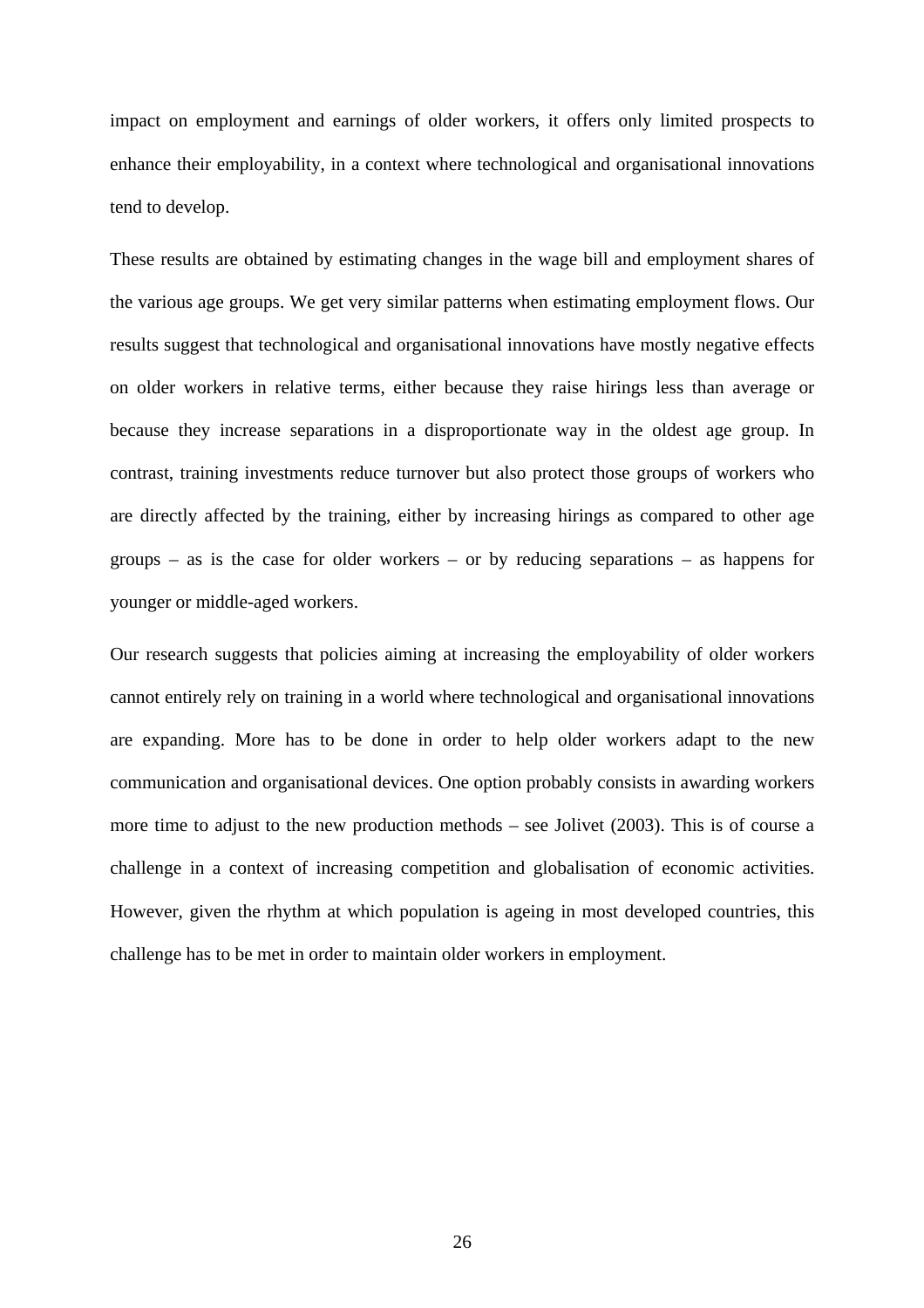## **References**

Aubert Patrick, Eve Caroli and Muriel Roger, 2006a, " New Technologies, Organisation and Age: Firm-Level Evidence", *Economic Journal,* 116, pp. 73-93.

Bartel Ann and Nachum Sicherman, 1993, "Technological Change and Retirement Decisions of Older Workers", *Journal of Labor Economics*, 11(1), pp. 162-83.

Bassanini Andrea, 2006, "Training, wages and employment security: an empirical analysis on European data", *Applied Economics Letters*, 13(8), pp. 523-27.

Beckmann Michael, 2007, "Age-biased technological and organizational change : Firm-level evidence and Management Implications", Discussion Paper n°05/07, Faculty of Business and Economics, University of Basel.

Behaghel Luc, Eve Caroli and Muriel Roger "Départ des travailleurs âgés, formation continue et changements techniques ou organisationnels", *Travail et Emploi*, vol. 121, n°Janvier-Mars, pp. 21-32, 2010.

Ben Porath Yoram, 1967, "The Production of Human Capital and the Life Cycle of Earnings", *Journal of Political Economy*, 75(4), pp. 352-65.

Biscourp Pierre, Bruno Crepon, Thomas Heckel and Nicolas Riedinger, 2002, "How do firms respond to cheaper computers? Microeconometric evidence for France based on a production function approach", *Economie et Statistique* n°355-356, pp. 3-20.

Boldrin Michele, Juan Dolado, Juan Jimeno and Franco Peracchi, 1999, "The Future of Pensions in Europe", *Economic Policy*, 14(29), pp. 289-320.

Borghans Lex and Bas Ter Weel, 2002, "Do Older Workers Have More Trouble Using a Computer than Younger Workers?", in A. de Grip, J. van Loo and K. Mayhew eds: "The Economics of Skills Obsolescence", *Research in Labor Economics*, vol. 21, pp. 139-73.

Caroli Eve and John Van Reenen, 2001, ''Skill biased organizational change? Evidence from a panel of British and French establishments'', *The Quarterly Journal of Economics*, 116(4), pp. 1449-92.

Friedberg Leora, 2003, "The impact of Technological Change on Older Workers: Evidence from Data on Computer Use", *Industrial and Labor Relations Review*, 56(3), pp. 511-29.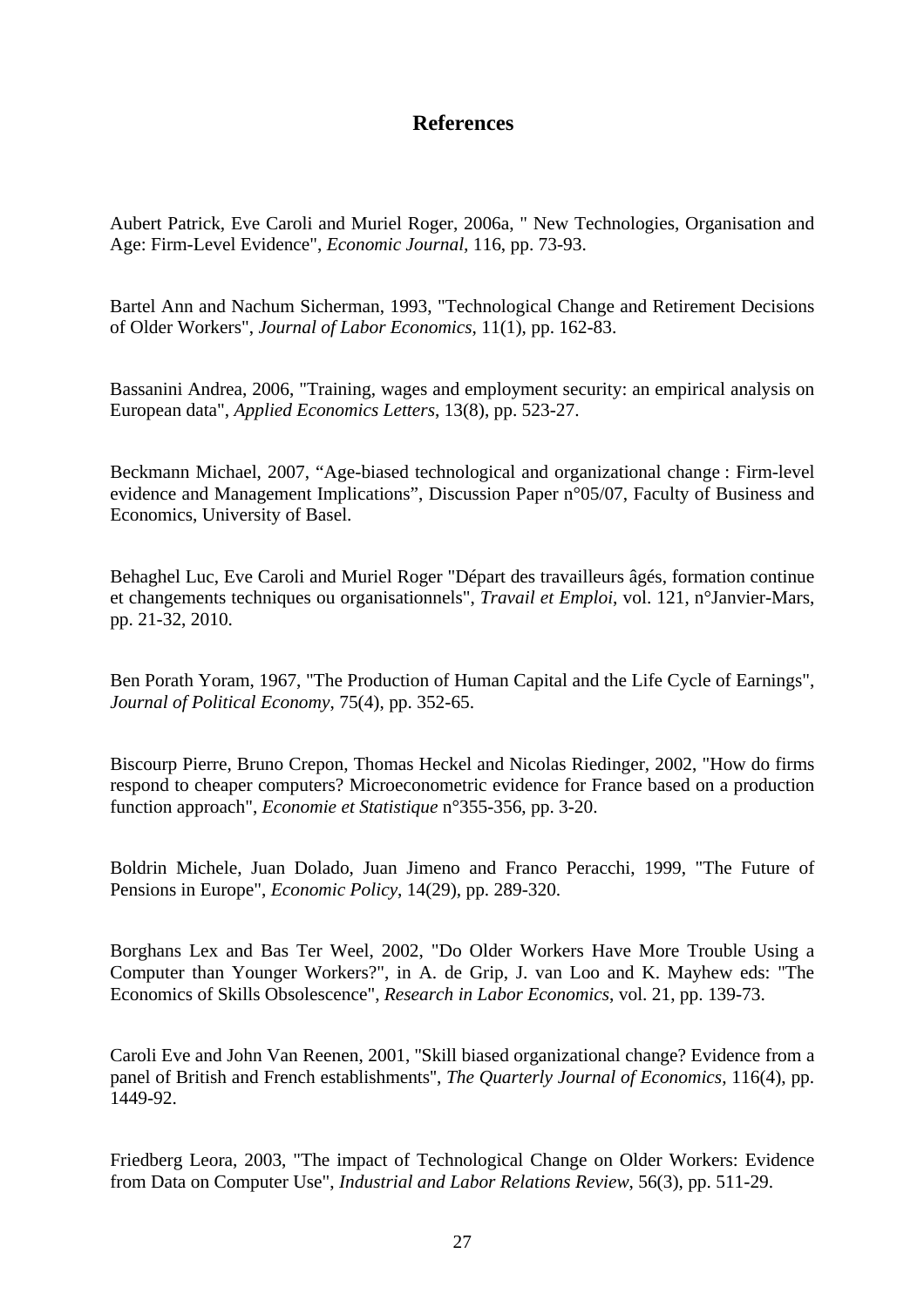Haegeland Torbjorn, Dag Ronningen and Kjell Salvanes, 2007, "Adapt or withdraw? Evidence on technological changes and early retirement using matched worker-firm data", Statistics Norway, Research Department Discussion Paper n°509.

Jolivet Annie, 2003, « The cluster of issues surrounding working time, work organisation and job design », in M. Jepsen, D. Foden, M. Hutsebaut (eds), *A lifelong strategy for active ageing,* ETUI, Brussels, pp. 123-156.

de Koning Jaap and Arie Gelderblom, 2006, "ICT and older workers: no unwrinkled relationship", *International Journal of Manpower*, 27(5), pp. 467-90.

Picchio Matteo and Jan Van Ours, 2011, "Retaining through Training: Even for Older Workers", IZA Working Paper n°5591.

Ronningen Dag, 2007, "Are technological change and organizational change biased against older workers? Firm-level Evidence", Statistics Norway, Research Department Discussion Paper n°512.

Schleife Katrin, 2006, "Computer Use and Employment Status of Older Workers – An Analysis based on Individual Data", *Labour*, 20(2), pp. 325-48.

Schleife Katrin, 2008, "IT Training and Employability of Older Workers", ZEW Discussion Paper n° 08-021.

Song Younghwan, 2009, "Training, Technological Changes and Displacement", *Journal of Labor Research*, 30(3), pp. 201-18.

Wooldridge Jeffrey, 2002, *Econometric Analysis of Cross Section and Panel Data*, MIT Press, Cambrige.